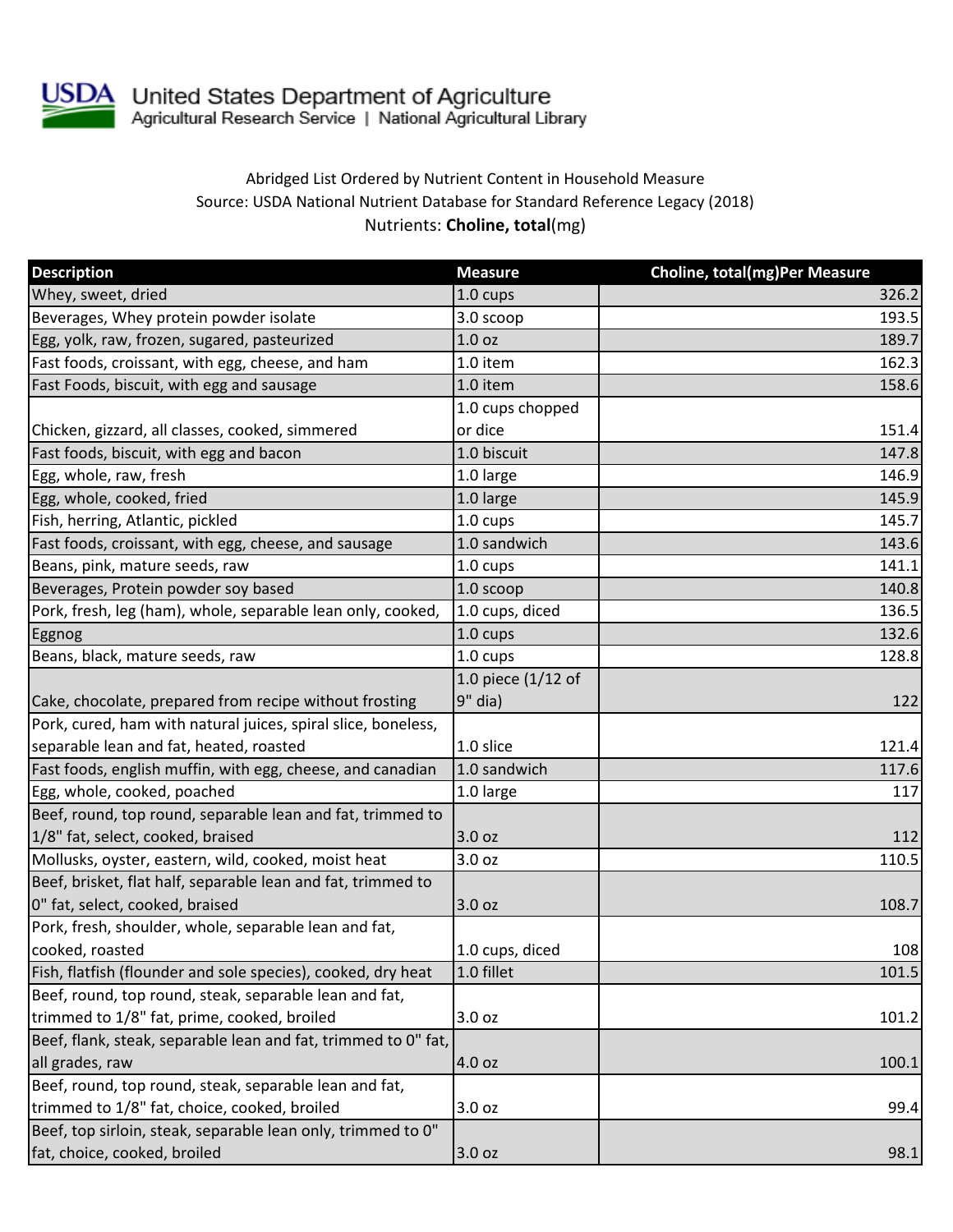| Beef, loin, top loin, separable lean and fat, trimmed to 1/8"<br>fat, select, raw<br>4.0 oz<br>97.2<br>1.0 cups, chopped<br>or diced<br>94.6<br>Turkey, all classes, back, meat and skin, cooked, roasted<br>Peanuts, all types, dry-roasted, without salt<br>1.0 cups<br>94.3<br>Beef, tenderloin, steak, separable lean and fat, trimmed to<br>1/8" fat, select, raw<br>91.4<br>4.0 oz<br>Pork, fresh, shoulder, (Boston butt), blade (steaks),<br>separable lean and fat, with added solution, cooked,<br>3.0 oz<br>90.3<br>Pork, fresh, enhanced, loin, tenderloin, separable lean only,<br>4.0 oz<br>88.9<br>Pork, fresh, loin, tenderloin, separable lean and fat, with<br>added solution, raw<br>4.0 oz<br>87.8<br>Beef, top sirloin, steak, separable lean and fat, trimmed to<br>1/8" fat, choice, cooked, broiled<br>3.0 oz<br>86.8<br>Beef, loin, bottom sirloin butt, tri-tip roast, separable lean<br>only, trimmed to 0" fat, all grades, cooked, roasted<br>3.0 oz<br>86.6<br>Mollusks, oyster, eastern, wild, cooked, dry heat<br>3.0 oz<br>85.8<br>Beef, tenderloin, steak, separable lean and fat, trimmed to<br>1/8" fat, all grades, cooked, broiled<br>85.7<br>3.0 oz<br>Chicken, dark meat, thigh, meat only, with added solution,<br>4.0 oz<br>84.9<br>Beef, chuck, top blade, separable lean only, trimmed to 0"<br>fat, select, cooked, broiled<br>3.0 oz<br>84.7<br>3.0 oz grilled<br>Pork, ground, 96% lean / 4% fat, cooked, crumbles<br>84.5<br>patties<br>Pork, fresh, loin, center rib (roasts), bone-in, separable lean |
|---------------------------------------------------------------------------------------------------------------------------------------------------------------------------------------------------------------------------------------------------------------------------------------------------------------------------------------------------------------------------------------------------------------------------------------------------------------------------------------------------------------------------------------------------------------------------------------------------------------------------------------------------------------------------------------------------------------------------------------------------------------------------------------------------------------------------------------------------------------------------------------------------------------------------------------------------------------------------------------------------------------------------------------------------------------------------------------------------------------------------------------------------------------------------------------------------------------------------------------------------------------------------------------------------------------------------------------------------------------------------------------------------------------------------------------------------------------------------------------------------------------------------------------------------------|
|                                                                                                                                                                                                                                                                                                                                                                                                                                                                                                                                                                                                                                                                                                                                                                                                                                                                                                                                                                                                                                                                                                                                                                                                                                                                                                                                                                                                                                                                                                                                                         |
|                                                                                                                                                                                                                                                                                                                                                                                                                                                                                                                                                                                                                                                                                                                                                                                                                                                                                                                                                                                                                                                                                                                                                                                                                                                                                                                                                                                                                                                                                                                                                         |
|                                                                                                                                                                                                                                                                                                                                                                                                                                                                                                                                                                                                                                                                                                                                                                                                                                                                                                                                                                                                                                                                                                                                                                                                                                                                                                                                                                                                                                                                                                                                                         |
|                                                                                                                                                                                                                                                                                                                                                                                                                                                                                                                                                                                                                                                                                                                                                                                                                                                                                                                                                                                                                                                                                                                                                                                                                                                                                                                                                                                                                                                                                                                                                         |
|                                                                                                                                                                                                                                                                                                                                                                                                                                                                                                                                                                                                                                                                                                                                                                                                                                                                                                                                                                                                                                                                                                                                                                                                                                                                                                                                                                                                                                                                                                                                                         |
|                                                                                                                                                                                                                                                                                                                                                                                                                                                                                                                                                                                                                                                                                                                                                                                                                                                                                                                                                                                                                                                                                                                                                                                                                                                                                                                                                                                                                                                                                                                                                         |
|                                                                                                                                                                                                                                                                                                                                                                                                                                                                                                                                                                                                                                                                                                                                                                                                                                                                                                                                                                                                                                                                                                                                                                                                                                                                                                                                                                                                                                                                                                                                                         |
|                                                                                                                                                                                                                                                                                                                                                                                                                                                                                                                                                                                                                                                                                                                                                                                                                                                                                                                                                                                                                                                                                                                                                                                                                                                                                                                                                                                                                                                                                                                                                         |
|                                                                                                                                                                                                                                                                                                                                                                                                                                                                                                                                                                                                                                                                                                                                                                                                                                                                                                                                                                                                                                                                                                                                                                                                                                                                                                                                                                                                                                                                                                                                                         |
|                                                                                                                                                                                                                                                                                                                                                                                                                                                                                                                                                                                                                                                                                                                                                                                                                                                                                                                                                                                                                                                                                                                                                                                                                                                                                                                                                                                                                                                                                                                                                         |
|                                                                                                                                                                                                                                                                                                                                                                                                                                                                                                                                                                                                                                                                                                                                                                                                                                                                                                                                                                                                                                                                                                                                                                                                                                                                                                                                                                                                                                                                                                                                                         |
|                                                                                                                                                                                                                                                                                                                                                                                                                                                                                                                                                                                                                                                                                                                                                                                                                                                                                                                                                                                                                                                                                                                                                                                                                                                                                                                                                                                                                                                                                                                                                         |
|                                                                                                                                                                                                                                                                                                                                                                                                                                                                                                                                                                                                                                                                                                                                                                                                                                                                                                                                                                                                                                                                                                                                                                                                                                                                                                                                                                                                                                                                                                                                                         |
|                                                                                                                                                                                                                                                                                                                                                                                                                                                                                                                                                                                                                                                                                                                                                                                                                                                                                                                                                                                                                                                                                                                                                                                                                                                                                                                                                                                                                                                                                                                                                         |
|                                                                                                                                                                                                                                                                                                                                                                                                                                                                                                                                                                                                                                                                                                                                                                                                                                                                                                                                                                                                                                                                                                                                                                                                                                                                                                                                                                                                                                                                                                                                                         |
|                                                                                                                                                                                                                                                                                                                                                                                                                                                                                                                                                                                                                                                                                                                                                                                                                                                                                                                                                                                                                                                                                                                                                                                                                                                                                                                                                                                                                                                                                                                                                         |
|                                                                                                                                                                                                                                                                                                                                                                                                                                                                                                                                                                                                                                                                                                                                                                                                                                                                                                                                                                                                                                                                                                                                                                                                                                                                                                                                                                                                                                                                                                                                                         |
|                                                                                                                                                                                                                                                                                                                                                                                                                                                                                                                                                                                                                                                                                                                                                                                                                                                                                                                                                                                                                                                                                                                                                                                                                                                                                                                                                                                                                                                                                                                                                         |
|                                                                                                                                                                                                                                                                                                                                                                                                                                                                                                                                                                                                                                                                                                                                                                                                                                                                                                                                                                                                                                                                                                                                                                                                                                                                                                                                                                                                                                                                                                                                                         |
|                                                                                                                                                                                                                                                                                                                                                                                                                                                                                                                                                                                                                                                                                                                                                                                                                                                                                                                                                                                                                                                                                                                                                                                                                                                                                                                                                                                                                                                                                                                                                         |
|                                                                                                                                                                                                                                                                                                                                                                                                                                                                                                                                                                                                                                                                                                                                                                                                                                                                                                                                                                                                                                                                                                                                                                                                                                                                                                                                                                                                                                                                                                                                                         |
|                                                                                                                                                                                                                                                                                                                                                                                                                                                                                                                                                                                                                                                                                                                                                                                                                                                                                                                                                                                                                                                                                                                                                                                                                                                                                                                                                                                                                                                                                                                                                         |
|                                                                                                                                                                                                                                                                                                                                                                                                                                                                                                                                                                                                                                                                                                                                                                                                                                                                                                                                                                                                                                                                                                                                                                                                                                                                                                                                                                                                                                                                                                                                                         |
|                                                                                                                                                                                                                                                                                                                                                                                                                                                                                                                                                                                                                                                                                                                                                                                                                                                                                                                                                                                                                                                                                                                                                                                                                                                                                                                                                                                                                                                                                                                                                         |
|                                                                                                                                                                                                                                                                                                                                                                                                                                                                                                                                                                                                                                                                                                                                                                                                                                                                                                                                                                                                                                                                                                                                                                                                                                                                                                                                                                                                                                                                                                                                                         |
| only, cooked, roasted<br>3.0 oz<br>84.2                                                                                                                                                                                                                                                                                                                                                                                                                                                                                                                                                                                                                                                                                                                                                                                                                                                                                                                                                                                                                                                                                                                                                                                                                                                                                                                                                                                                                                                                                                                 |
| Pork, fresh, loin, blade (chops or roasts), boneless,                                                                                                                                                                                                                                                                                                                                                                                                                                                                                                                                                                                                                                                                                                                                                                                                                                                                                                                                                                                                                                                                                                                                                                                                                                                                                                                                                                                                                                                                                                   |
| separable lean only, raw<br>4.0 oz<br>82.9                                                                                                                                                                                                                                                                                                                                                                                                                                                                                                                                                                                                                                                                                                                                                                                                                                                                                                                                                                                                                                                                                                                                                                                                                                                                                                                                                                                                                                                                                                              |
| Chicken, broilers or fryers, drumstick, meat and skin,<br>1.0 cups, chopped                                                                                                                                                                                                                                                                                                                                                                                                                                                                                                                                                                                                                                                                                                                                                                                                                                                                                                                                                                                                                                                                                                                                                                                                                                                                                                                                                                                                                                                                             |
| cooked, stewed<br>or diced<br>82.9                                                                                                                                                                                                                                                                                                                                                                                                                                                                                                                                                                                                                                                                                                                                                                                                                                                                                                                                                                                                                                                                                                                                                                                                                                                                                                                                                                                                                                                                                                                      |
| Beef, short loin, porterhouse steak, separable lean only,                                                                                                                                                                                                                                                                                                                                                                                                                                                                                                                                                                                                                                                                                                                                                                                                                                                                                                                                                                                                                                                                                                                                                                                                                                                                                                                                                                                                                                                                                               |
| trimmed to 0" fat, choice, cooked, broiled<br>3.0 oz<br>82.6                                                                                                                                                                                                                                                                                                                                                                                                                                                                                                                                                                                                                                                                                                                                                                                                                                                                                                                                                                                                                                                                                                                                                                                                                                                                                                                                                                                                                                                                                            |
| Turkey, retail parts, thigh, meat and skin, cooked, roasted<br>3.0 oz<br>82.3                                                                                                                                                                                                                                                                                                                                                                                                                                                                                                                                                                                                                                                                                                                                                                                                                                                                                                                                                                                                                                                                                                                                                                                                                                                                                                                                                                                                                                                                           |
| Beef, chuck, short ribs, boneless, separable lean only,                                                                                                                                                                                                                                                                                                                                                                                                                                                                                                                                                                                                                                                                                                                                                                                                                                                                                                                                                                                                                                                                                                                                                                                                                                                                                                                                                                                                                                                                                                 |
| trimmed to 0" fat, choice, cooked, braised<br>3.0 <sub>oz</sub><br>81.5                                                                                                                                                                                                                                                                                                                                                                                                                                                                                                                                                                                                                                                                                                                                                                                                                                                                                                                                                                                                                                                                                                                                                                                                                                                                                                                                                                                                                                                                                 |
| Pork, ground, 96% lean / 4% fat, raw<br>4.0 oz<br>81                                                                                                                                                                                                                                                                                                                                                                                                                                                                                                                                                                                                                                                                                                                                                                                                                                                                                                                                                                                                                                                                                                                                                                                                                                                                                                                                                                                                                                                                                                    |
| Pork, fresh, shoulder, (Boston butt), blade (steaks),                                                                                                                                                                                                                                                                                                                                                                                                                                                                                                                                                                                                                                                                                                                                                                                                                                                                                                                                                                                                                                                                                                                                                                                                                                                                                                                                                                                                                                                                                                   |
| separable lean and fat, with added solution, raw<br>4.0 oz<br>81                                                                                                                                                                                                                                                                                                                                                                                                                                                                                                                                                                                                                                                                                                                                                                                                                                                                                                                                                                                                                                                                                                                                                                                                                                                                                                                                                                                                                                                                                        |
| Pork, fresh, loin, whole, separable lean and fat, cooked,<br>3.0 oz<br>79.8                                                                                                                                                                                                                                                                                                                                                                                                                                                                                                                                                                                                                                                                                                                                                                                                                                                                                                                                                                                                                                                                                                                                                                                                                                                                                                                                                                                                                                                                             |
| Pork, fresh, loin, blade (chops or roasts), boneless,                                                                                                                                                                                                                                                                                                                                                                                                                                                                                                                                                                                                                                                                                                                                                                                                                                                                                                                                                                                                                                                                                                                                                                                                                                                                                                                                                                                                                                                                                                   |
| separable lean and fat only, raw<br>4.0 oz<br>79.7                                                                                                                                                                                                                                                                                                                                                                                                                                                                                                                                                                                                                                                                                                                                                                                                                                                                                                                                                                                                                                                                                                                                                                                                                                                                                                                                                                                                                                                                                                      |
| Turkey, whole, dark meat, meat and skin, cooked, roasted<br>3.0 oz<br>79.2                                                                                                                                                                                                                                                                                                                                                                                                                                                                                                                                                                                                                                                                                                                                                                                                                                                                                                                                                                                                                                                                                                                                                                                                                                                                                                                                                                                                                                                                              |
| Pork, cured, ham, rump, bone-in, separable lean only,<br>3.0 oz<br>78.1                                                                                                                                                                                                                                                                                                                                                                                                                                                                                                                                                                                                                                                                                                                                                                                                                                                                                                                                                                                                                                                                                                                                                                                                                                                                                                                                                                                                                                                                                 |
| Pork, fresh, shoulder, blade, boston (steaks), separable lean                                                                                                                                                                                                                                                                                                                                                                                                                                                                                                                                                                                                                                                                                                                                                                                                                                                                                                                                                                                                                                                                                                                                                                                                                                                                                                                                                                                                                                                                                           |
| only, cooked, broiled<br>78.1<br>3.0 oz                                                                                                                                                                                                                                                                                                                                                                                                                                                                                                                                                                                                                                                                                                                                                                                                                                                                                                                                                                                                                                                                                                                                                                                                                                                                                                                                                                                                                                                                                                                 |
| Pork, fresh, loin, blade (roasts), boneless, separable lean                                                                                                                                                                                                                                                                                                                                                                                                                                                                                                                                                                                                                                                                                                                                                                                                                                                                                                                                                                                                                                                                                                                                                                                                                                                                                                                                                                                                                                                                                             |
| and fat, cooked, roasted<br>3.0 oz<br>77.8                                                                                                                                                                                                                                                                                                                                                                                                                                                                                                                                                                                                                                                                                                                                                                                                                                                                                                                                                                                                                                                                                                                                                                                                                                                                                                                                                                                                                                                                                                              |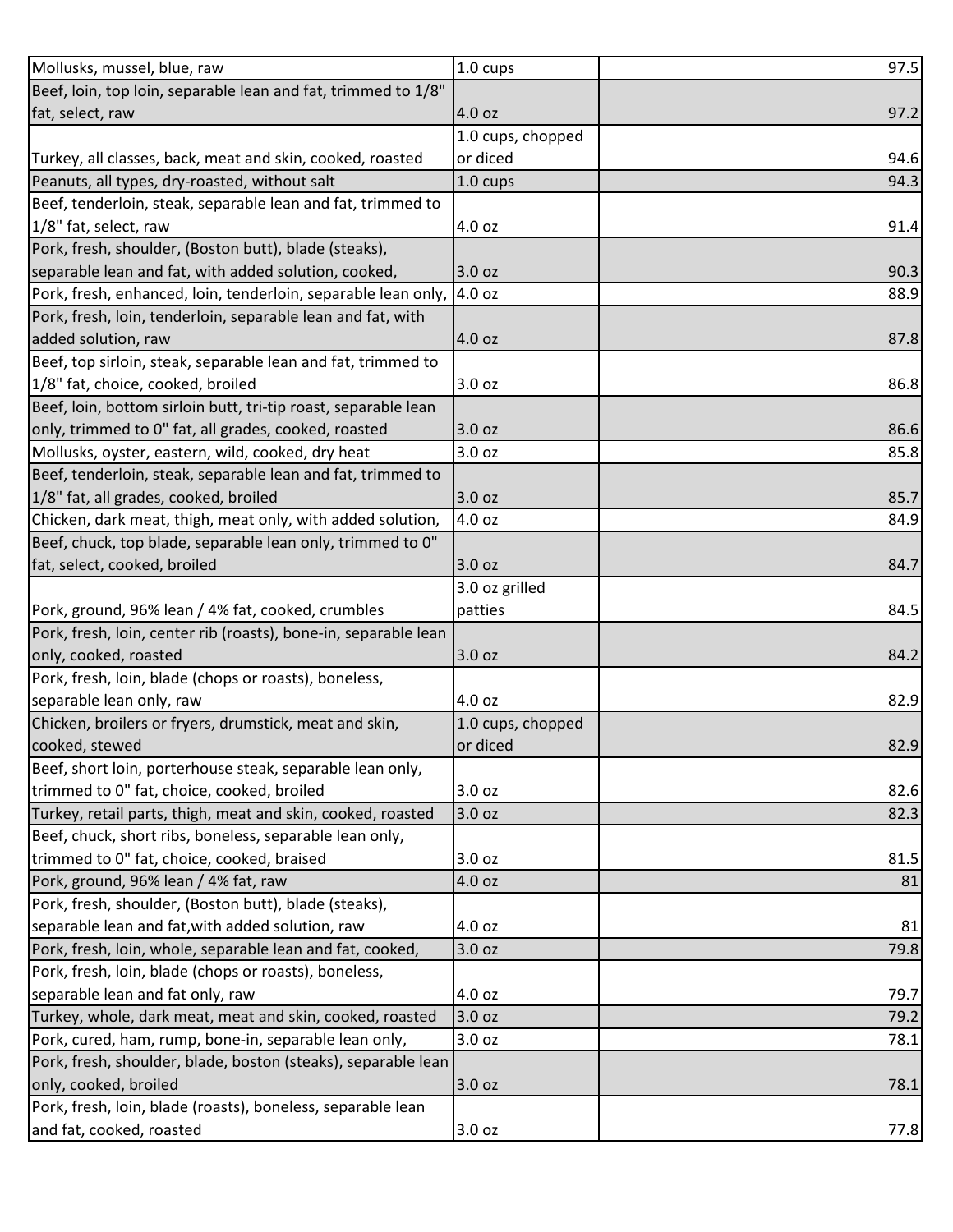| Cowpeas (blackeyes), immature seeds, frozen, cooked,           |                    |      |
|----------------------------------------------------------------|--------------------|------|
| boiled, drained, without salt                                  | 1.0 cups           | 77.5 |
| Pork, fresh, loin, sirloin (roasts), bone-in, separable lean   |                    |      |
| and fat, cooked, roasted                                       | 3.0 oz             | 77.1 |
| Pork, cured, ham, shank, bone-in, separable lean only,         | 3.0 oz             | 76.9 |
| Beef, round, top round steak, boneless, separable lean and     |                    |      |
| fat, trimmed to 0" fat, choice, cooked, grilled                | 3.0 oz             | 76.9 |
| Beef, round, top round steak, boneless, separable lean and     |                    |      |
| fat, trimmed to 0" fat, all grades, cooked, grilled            | 3.0 oz             | 76.3 |
| Fish, cod, Pacific, raw (may have been previously frozen)      | 1.0 fillet         | 75.4 |
| Lima beans, immature seeds, cooked, boiled, drained,           | $1.0 \text{ cups}$ | 75   |
| Fish, salmon, pink, canned, drained solids                     | 3.0 oz             | 74.6 |
| Seeds, sunflower seed kernels, oil roasted, without salt       | $1.0 \text{ cups}$ | 74.4 |
| Seeds, pumpkin and squash seed kernels, roasted, with salt     | $1.0 \text{ cups}$ | 74.3 |
| Turkey, drumstick, from whole bird, meat only, raw             | 4.0 oz             | 74   |
| Braunschweiger (a liver sausage), pork                         | 1.0 <sub>oz</sub>  | 72.5 |
| Fish, cod, Atlantic, canned, solids and liquid                 | 3.0 oz             | 72.2 |
|                                                                | 1.0 cups whole     |      |
| Nuts, almonds, dry roasted, without salt added                 | kernels            | 71.9 |
| Beef, chuck eye roast, boneless, America's Beef Roast,         |                    |      |
| separable lean and fat, trimmed to 0" fat, all grades, raw     | 4.0 oz             | 71.8 |
| Turkey, whole, breast, meat only, cooked, roasted              | 3.0 oz             | 71.7 |
| Pork, cured, ham, rump, bone-in, separable lean and fat,       | 3.0 oz             | 71.4 |
| Beef, ground, 90% lean meat / 10% fat, patty, cooked,          | 3.0 oz             | 71.3 |
| Pork, cured, ham, shank, bone-in, separable lean and fat,      | 3.0 oz             | 70.1 |
| Beef, brisket, flat half, boneless, separable lean and fat,    |                    |      |
| trimmed to 0" fat, choice, raw                                 | 4.0 oz             | 69.3 |
| Pork, Leg sirloin tip roast, boneless, separable lean and fat, | 3.0 oz             | 67.9 |
| Chicken, broilers or fryers, meat and skin, cooked, fried,     | 3.0 oz             | 67.8 |
| Pork, fresh, shoulder, blade, boston (roasts), separable lean  |                    |      |
| and fat, cooked, roasted                                       | 3.0 oz             | 67.5 |
| Pork, fresh, loin, country-style ribs, separable lean only,    |                    |      |
| bone-in, cooked, broiled                                       | 3.0 <sub>oz</sub>  | 67.2 |
| Lima beans, immature seeds, frozen, baby, cooked, boiled,      |                    |      |
| drained, without salt                                          | $1.0 \text{ cups}$ | 67   |
| Turkey, ground, 93% lean, 7% fat, pan-broiled crumbles         | 3.0 <sub>oz</sub>  | 66.9 |
| Edamame, frozen, unprepared                                    | $1.0 \text{ cups}$ | 66.1 |
| Fish, swordfish, cooked, dry heat                              | 3.0 oz             | 65.9 |
| Pork, fresh, loin, top loin (roasts), boneless, separable lean |                    |      |
| only, cooked, roasted                                          | 3.0 oz             | 65.7 |
| Pork, fresh, loin, blade (chops), boneless, separable lean     |                    |      |
| only, boneless, cooked, broiled                                | 3.0 oz             | 63.2 |
| Pork, fresh, loin, country-style ribs, separable lean and fat, |                    |      |
| bone-in, cooked, broiled                                       | 3.0 oz             | 62.9 |
| Game meat, deer, loin, separable lean only, 1" steak,          |                    |      |
| cooked, broiled                                                | 1.0 steak          | 61   |
| Beans, black turtle, mature seeds, cooked, boiled, without     | 1.0 cups           | 60.3 |
| Turkey, all classes, leg, meat and skin, cooked, roasted       | 3.0 oz             | 60.2 |
| Lima beans, immature seeds, frozen, fordhook, unprepared       | $1.0 \text{ cups}$ | 60.2 |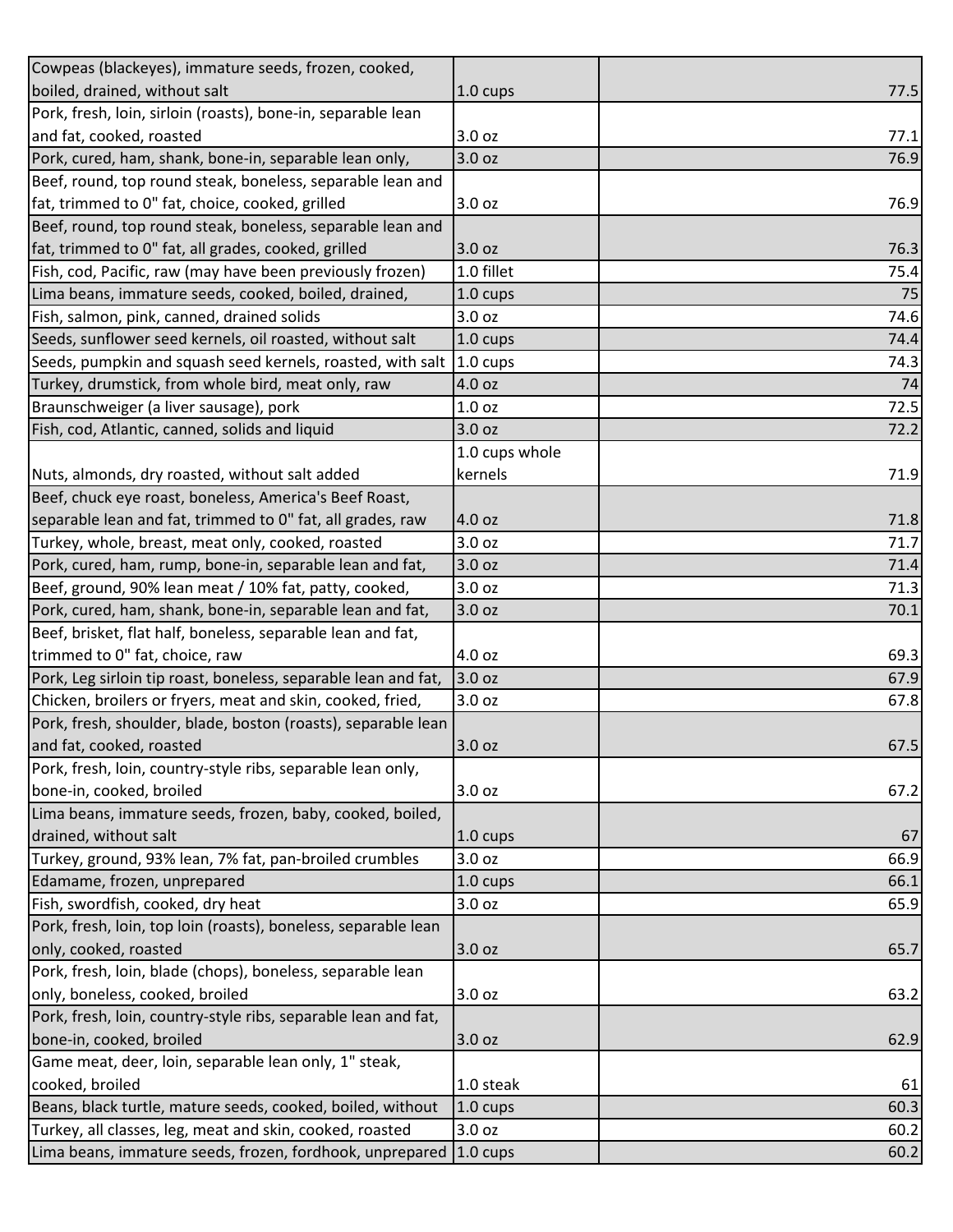| Cereals ready-to-eat, granola, homemade                       | 1.0 cups             | 60   |
|---------------------------------------------------------------|----------------------|------|
| Chicken, broilers or fryers, leg, meat and skin, cooked,      | 3.0 oz               | 59.5 |
| Turkey from whole, light meat, meat only, with added          |                      |      |
| solution, cooked, roasted                                     | 3.0 oz               | 59.3 |
| Beef, short loin, porterhouse steak, separable lean and fat,  |                      |      |
| trimmed to 1/8" fat, choice, raw                              | 4.0 oz               | 58.1 |
| Chicken, stewing, meat and skin, and giblets and neck,        |                      |      |
| cooked, stewed                                                | 3.0 <sub>oz</sub>    | 57.1 |
| <b>Barley flour or meal</b>                                   | 1.0 cups             | 55.9 |
| Beans, black turtle, mature seeds, canned                     | 1.0 cups             | 55.7 |
| Mollusks, octopus, common, raw                                | 3.0 oz               | 55.2 |
| Fish, haddock, raw                                            | 3.0 oz               | 55.2 |
| Fish, trout, rainbow, farmed, cooked, dry heat                | 1.0 fillet           | 55.1 |
| Pork, cured, ham and water product, slice, boneless,          |                      |      |
| separable lean and fat, heated, pan-broil                     | 3.0 oz (3 oz)        | 54.8 |
| Cowpeas (blackeyes), immature seeds, cooked, boiled,          |                      |      |
| drained, without salt                                         | $1.0 \text{ cups}$   | 54.3 |
| Nuts, hazelnuts or filberts                                   | 1.0 cups, chopped    | 52.4 |
| Orange juice, frozen concentrate, unsweetened, undiluted      | 1.0 cups             | 52.4 |
| Asparagus, canned, drained solids                             | $1.0 \text{ cups}$   | 51.8 |
| Milk, dry, nonfat, regular, without added vitamin A and       | $0.25$ cups          | 50.8 |
| Grapefruit juice, white, frozen concentrate, unsweetened,     |                      |      |
| undiluted                                                     | 1.0 can (6 fl oz)    | 50.7 |
| Cheese spread, pasteurized process, American                  | 1.0 cups, diced      | 50.7 |
| Cheese, pasteurized process, swiss                            | 1.0 cups, diced      | 50.7 |
| Candies, confectioner's coating, peanut butter                | 1.0 cups chips       | 50.4 |
| Peas and carrots, frozen, cooked, boiled, drained, without    | 1.0 package (10 oz)  |      |
| salt                                                          | yields               | 50.3 |
| Turkey, ground, fat free, patties, broiled                    | 3.0 oz               | 50.1 |
| Cream puff, eclair, custard or cream filled, iced             | 4.0 oz               | 49.9 |
| Fish, tilapia, raw                                            | 1.0 fillet           | 49.3 |
| Pork sausage, link/patty, reduced fat, unprepared             | 3.0 oz               | 48.7 |
| Corn, sweet, yellow, canned, vacuum pack, regular pack        | $1.0 \text{ cups}$   | 47   |
| Chicken, broiler, rotisserie, BBQ, back meat only             | 3.0 oz               | 46.8 |
| Soup, chicken noodle, dry, mix                                | 1.0 packet           | 45.7 |
|                                                               | 1.0 potato large (3" |      |
| Potatoes, Russet, flesh and skin, baked                       | to 4-1/4" dia.       | 44.9 |
| Tomato products, canned, puree, with salt added               | $1.0 \text{ cups}$   | 44   |
| Tomato products, canned, puree, without salt added            | $1.0 \text{ cups}$   | 44   |
| Beverages, UNILEVER, SLIMFAST, meal replacement,              |                      |      |
| regular, ready-to-drink, 3-2-1 Plan                           | 1.0 bottle           | 43.7 |
| Fish, mackerel, spanish, raw                                  | 3.0 oz               | 42.9 |
| Milk, chocolate, fluid, commercial, reduced fat, with added   |                      |      |
| vitamin A and vitamin D                                       | $1.0 \text{ cups}$   | 42.8 |
| Milk, chocolate, fluid, commercial, whole, with added         |                      |      |
| vitamin A and vitamin D                                       | 1.0 cups             | 42.5 |
| Corn, sweet, yellow, canned, brine pack, regular pack, solids |                      |      |
| and liquids                                                   | $1.0 \text{ cups}$   | 42.5 |
| Peas, green, raw                                              | 1.0 cups             | 41.2 |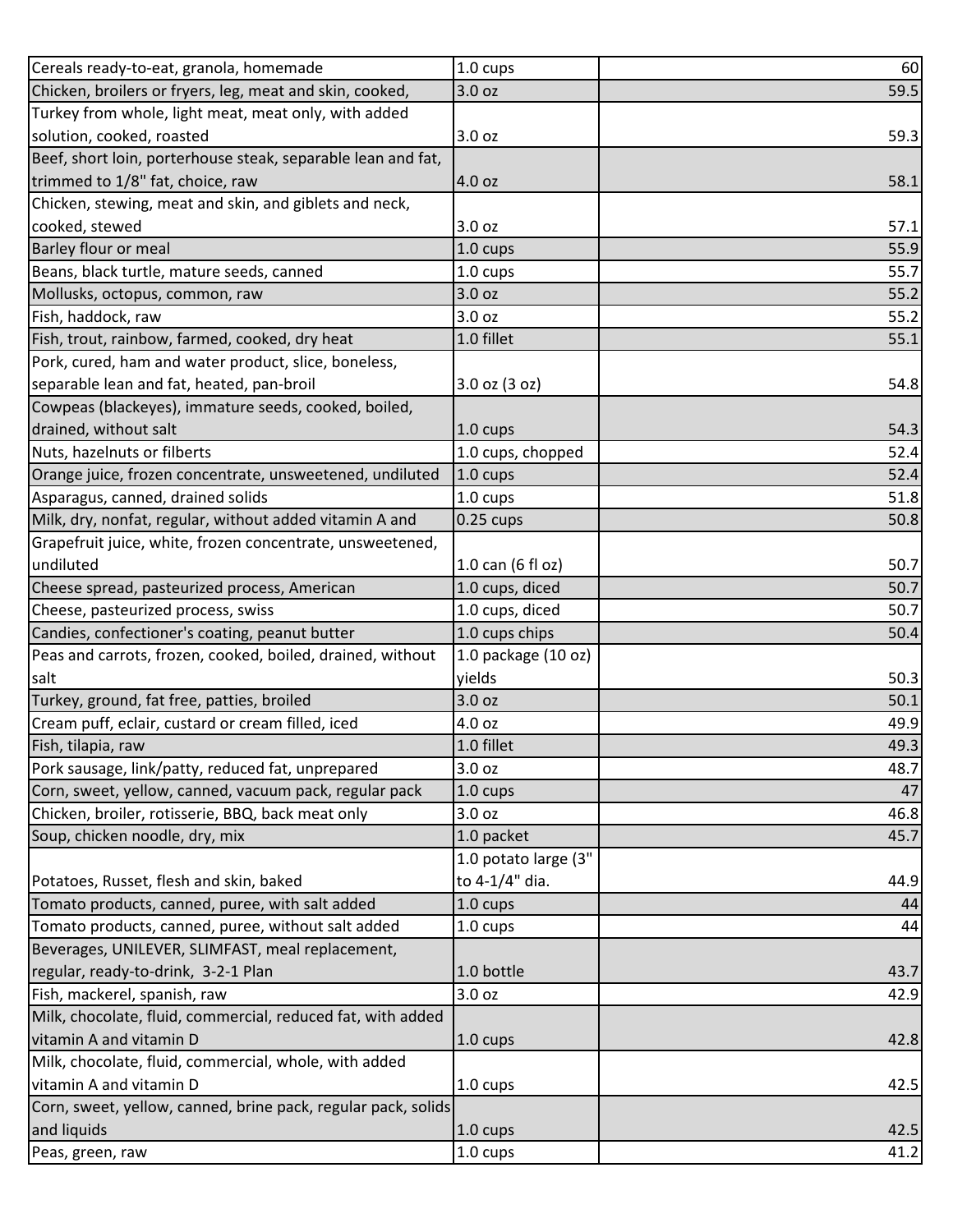| Noodles, egg, unenriched, cooked, without added salt         | $1.0 \text{ cups}$        | 41.1 |
|--------------------------------------------------------------|---------------------------|------|
| Noodles, egg, spinach, enriched, cooked                      | 1.0 cups                  | 41.1 |
| Cheese food, pasteurized process, American, vitamin D        | $1.0 \text{ cups}$        | 40.9 |
| Soup, pea, split with ham, canned, chunky, ready-to-serve    | $1.0 \text{ cups}$        | 40.6 |
| Soup, black bean, canned, condensed                          | $1.0$ cups (8 fl oz)      | 39.8 |
| Mushrooms, portabella, grilled                               | 1.0 cups sliced           | 39.7 |
| Fish, ocean perch, Atlantic, cooked, dry heat                | 1.0 fillet                | 39.3 |
| Soybeans, mature seeds, sprouted, cooked, steamed            | $1.0 \text{ cups}$        | 38.7 |
| Asparagus, frozen, cooked, boiled, drained, without salt     | $1.0 \text{ cups}$        | 37.6 |
| Beerwurst, beer salami, pork and beef                        | 2.0 <sub>oz</sub>         | 37.6 |
| Egg, whole, cooked, omelet                                   | 1.0 tbsp                  | 37.1 |
| Muffin, blueberry, commercially prepared, low-fat            | 1.0 muffin small          | 36.7 |
| Cauliflower, green, raw                                      | $1.0 \text{ cups}$        | 36.5 |
| Plantains, yellow, raw                                       | 1.0 plantain              | 36.5 |
| Corn, sweet, yellow, frozen, kernels cut off cob, boiled,    |                           |      |
| drained, without salt                                        | $1.0 \text{ cups}$        | 36.3 |
| Milk, buttermilk, dried                                      | $0.25 \text{ cups}$       | 35.6 |
| Spinach, canned, regular pack, solids and liquids            | $1.0 \text{ cups}$        | 35.6 |
| Soup, pea, green, canned, condensed                          | $0.5 \text{ cups}$        | 34.6 |
| Luncheon meat, pork, ham, and chicken, minced, canned,       | 2.0 oz 1 NLEA             |      |
| reduced sodium, added ascorbic acid, includes SPAM, 25%      | serving                   | 34.3 |
| Milk, canned, condensed, sweetened                           | $1.0 f$ l oz              | 34   |
| Potatoes, mashed, dehydrated, flakes without milk, dry       | $1.0 \text{ cups}$        | 32.9 |
| Corn, sweet, yellow, frozen, kernels cut off cob, unprepared |                           |      |
| (Includes foods for USDA's Food Distribution Program)        | $1.0 \text{ cups}$        | 32.6 |
| Tomato products, canned, sauce, with onions, green           |                           |      |
| peppers, and celery                                          | $1.0 \text{ cups}$        | 32.5 |
| Chicken, skin (drumsticks and thighs), raw                   | 4.0 oz                    | 32   |
| Garlic, raw                                                  | $1.0 \text{ cups}$        | 31.6 |
| Oat flour, partially debranned                               | 1.0 cups                  | 31.1 |
| Bread, cornbread, dry mix, prepared with 2% milk, 80%        |                           |      |
| margarine, and eggs                                          | 1.0 muffin                | 29.9 |
| Squash, winter, hubbard, baked, with salt                    | 1.0 cups, cubes           | 29.9 |
| Noodles, egg, dry, unenriched                                | $1.0 \text{ cups}$        | 29.9 |
| Pie Crust, Cookie-type, Chocolate, Ready Crust               | 1.0 crust                 | 29.8 |
| Broccoli, frozen, chopped, cooked, boiled, drained, without  | $1.0 \text{ cups}$        | 29.8 |
| Beverages, chocolate powder, no sugar added                  | 2.0 tbsp                  | 29.4 |
| Potatoes, mashed, dehydrated, prepared from granules         |                           |      |
| with milk, water and margarine added                         | $1.0 \text{ cups}$        | 28.8 |
| Pears, dried, sulfured, stewed, without added sugar          | 1.0 cups, halves          | 28.6 |
| Soup, beef and vegetables, canned, ready-to-serve            | 1.0 cups                  | 28.5 |
| Fish, cisco, smoked                                          | 1.0 <sub>oz</sub>         | 26.9 |
| Tomatoes, red, ripe, canned, stewed                          | $1.0 \text{ cups}$        | 26.5 |
| Cornmeal, whole-grain, white                                 |                           | 26.4 |
| Cheese, cottage, nonfat, uncreamed, dry, large or small      | 1.0 cups<br>1.0 cups (not |      |
|                                                              | packed)                   |      |
| curd                                                         |                           | 26   |
|                                                              |                           |      |
| Yogurt, fruit, low fat, 9 g protein/8 oz                     | 1.0 container (6 oz)      | 25.8 |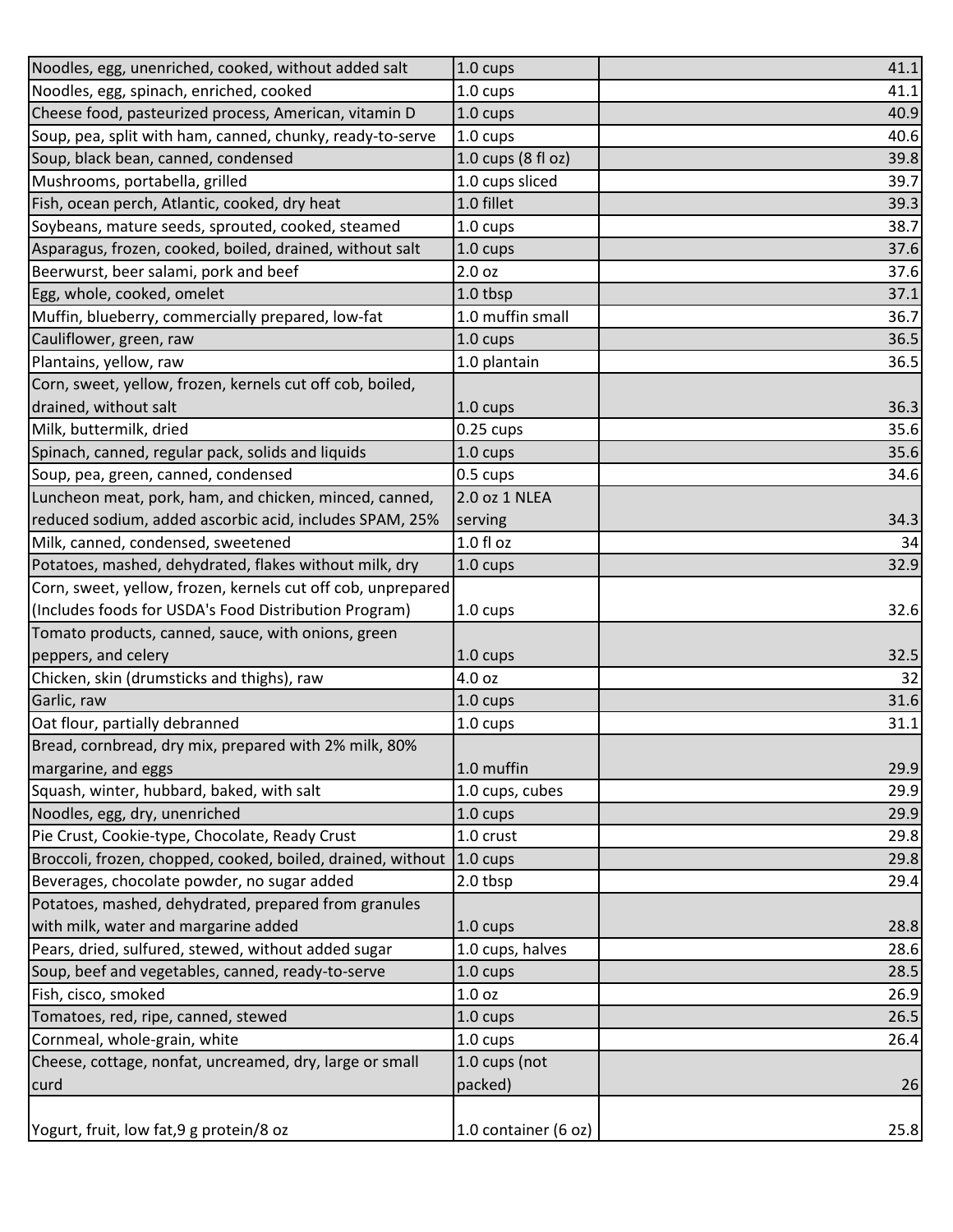| Yogurt, plain, whole milk                                  | 1.0 container (6 oz) | 25.8         |
|------------------------------------------------------------|----------------------|--------------|
|                                                            |                      |              |
| Yogurt, plain, low fat                                     | 1.0 container (6 oz) | 25.8         |
| Fish, mackerel, jack, canned, drained solids               | 1.0 oz, boneless     | 24.1         |
| Asparagus, cooked, boiled, drained                         | $0.5 \text{ cups}$   | 23.5         |
| Broccoli, frozen, chopped, unprepared                      | 1.0 cups             | 23.2         |
|                                                            |                      |              |
| Cheese, feta                                               | 1.0 cups, crumbled   | 23.1         |
| Sausage, turkey, hot, smoked                               | 2.0 <sub>oz</sub>    | 23           |
| Potatoes, mashed, dehydrated, prepared from flakes         |                      |              |
| without milk, whole milk and butter added                  | $1.0 \text{ cups}$   | 22.9         |
|                                                            | 0.12 pie 1 pie (1/8  |              |
| Pie, Dutch Apple, Commercially Prepared                    | of 9" pie)           | 22.3         |
| Cheese, cheddar (Includes foods for USDA's Food            |                      |              |
| Distribution Program)                                      | 1.0 cups, diced      | 21.8         |
| Cheese, ricotta, whole milk<br>Breadfruit, raw             | 0.5 cups             | 21.7<br>21.6 |
| Cheese, cottage, creamed, large or small curd              | 1.0 cups<br>4.0 oz   | 20.8         |
| Cabbage, chinese (pak-choi), cooked, boiled, drained,      |                      |              |
| without salt                                               | 1.0 cups, shredded   | 20.6         |
| Cabbage, chinese (pak-choi), cooked, boiled, drained, with |                      |              |
| salt                                                       | 1.0 cups, shredded   | 20.6         |
| Squash, winter, hubbard, cooked, boiled, mashed, with salt | 1.0 cups, mashed     | 20.5         |
| Squash, winter, hubbard, cooked, boiled, mashed, without   | 1.0 cups, mashed     | 20.5         |
| Vegetable juice cocktail, canned                           | 1.0 cups             | 20.5         |
| Cheese, provolone                                          | 1.0 cups, diced      | 20.3         |
| Cheese, muenster                                           | 1.0 cups, diced      | 20.3         |
| Cheese, mexican, queso chihuahua                           | 1.0 cups, diced      | 20.3         |
| Cheese, ricotta, part skim milk                            | $0.5 \text{ cups}$   | 20.2         |
| Cream, fluid, light whipping                               | 1.0 cups, whipped    | 20.2         |
| Cream, fluid, heavy whipping                               | 1.0 cups, whipped    | 20.2         |
|                                                            | 1.0 serving          |              |
|                                                            | (approximate         |              |
| Bread, salvadoran sweet cheese (quesadilla salvadorena)    | serving size)        | 20.1         |
| Tangerines, (mandarin oranges), raw                        | 1.0 cups, sections   | 19.9         |
| Cheese, cottage, creamed, with fruit                       | 4.0 oz               | 19.8         |
| Cheese, cottage, lowfat, 1% milkfat                        | 4.0 oz               | 19.8         |
| Bologna, meat and poultry                                  | 1.0 slice            | 19.6         |
| Cheese, mozzarella, low moisture, part-skim                | 1.0 cups, diced      | 18.7         |
| Squash, summer, crookneck and straightneck, frozen,        |                      |              |
| cooked, boiled, drained, without salt                      | 1.0 cups slices      | 18.6         |
| Fish, ocean perch, Atlantic, raw                           | 1.0 oz, boneless     | 18.4         |
| Fish, herring, Atlantic, raw                               | 1.0 oz, boneless     | 18.4         |
| Fish, flatfish (flounder and sole species), raw            | 1.0 oz, boneless     | 18.4         |
| Cheese, cottage, lowfat, 2% milkfat                        | 4.0 oz               | 18.4         |
| Soup, chicken, canned, chunky, ready-to-serve              | $1.0 \text{ cups}$   | 18.4         |
|                                                            | 1.0 slice (average   |              |
| Bread, pan dulce, sweet yeast bread                        | weight of 1 slice)   | 18.3         |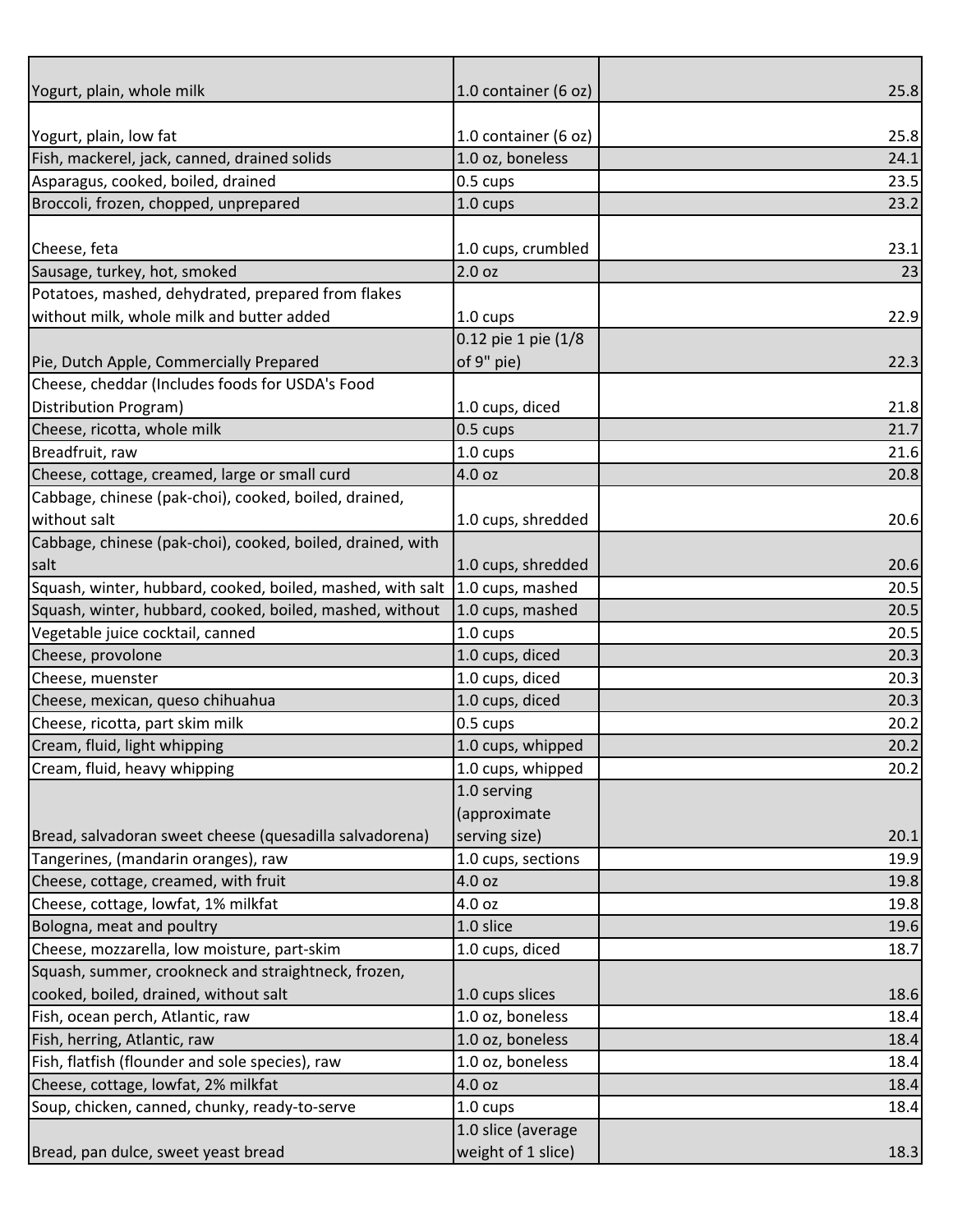| Beans, snap, green, frozen, cooked, boiled, drained without 1.0 cups |                          | 18.2 |
|----------------------------------------------------------------------|--------------------------|------|
| Cheese, swiss                                                        | 1.0 cups, diced          | 18.2 |
| Potatoes, baked, skin, without salt                                  | 1.0 skin                 | 18   |
| Passion-fruit, (granadilla), purple, raw                             | 1.0 cups                 | 17.9 |
|                                                                      |                          |      |
| Burdock root, cooked, boiled, drained, without salt                  | $1.0$ cups $(1"$ pieces) | 17.9 |
| Beets, canned, regular pack, solids and liquids                      | 1.0 cups                 | 17.7 |
|                                                                      | 1.0 cups sections,       |      |
| Grapefruit, raw, pink and red, all areas                             | with juice               | 17.7 |
| Plantains, yellow, baked                                             | $1.0 \text{ cups}$       | 17.7 |
| Soup, beef noodle, canned, condensed                                 | 0.5 cups                 | 17.5 |
|                                                                      |                          |      |
| Cheese, mozzarella, whole milk                                       | 1.0 cups, shredded       | 17.2 |
| Peas, edible-podded, raw                                             | 1.0 cups, chopped        | 17.1 |
| Squash, summer, zucchini, includes skin, cooked, boiled,             |                          |      |
| drained, without salt                                                | 1.0 cups, sliced         | 16.9 |
| Brussels sprouts, raw                                                | 1.0 cups                 | 16.8 |
| Tomato juice, canned, with salt added                                | 1.0 cups                 | 16.5 |
| Tomato juice, canned, without salt added                             | 1.0 cups                 | 16.5 |
| Blackberry juice, canned                                             | $1.0 \text{ cups}$       | 16.5 |
| Nuts, coconut meat, dried (desiccated), sweetened, flaked,           |                          |      |
| packaged                                                             | $1.0 \text{ cups}$       | 16.4 |
| Infant formula, ABBOTT NUTRITION, SIMILAC, GO AND                    |                          |      |
| GROW, ready-to-feed, with ARA and DHA                                | 5.0 fl oz                | 16.1 |
| Puddings, chocolate, dry mix, regular, prepared with whole           | $0.5 \text{ cups}$       | 16   |
|                                                                      |                          |      |
| Ice creams, vanilla, light, no sugar added                           | 1.0 serving 1/2 cups     | 15.6 |
|                                                                      |                          |      |
| Soup, tomato, canned, condensed, reduced sodium                      | 1.0 serving 1/2 cups     | 15.5 |
|                                                                      |                          |      |
| Cheese substitute, mozzarella                                        | 1.0 cups, shredded       | 15.5 |
| Orange juice, chilled, includes from concentrate, with               | 1.0 cups                 | 15.4 |
| Orange juice, chilled, includes from concentrate, with               |                          |      |
| added calcium and vitamin D                                          | $1.0 \text{ cups}$       | 15.4 |
| Tomatoes, red, ripe, canned, packed in tomato juice                  | $1.0 \text{ cups}$       | 15.4 |
| Snacks, potato chips, fat free, salted                               | 1.0 <sub>oz</sub>        | 15.3 |
| Currants, zante, dried                                               | 1.0 cups                 | 15.3 |
|                                                                      | 1.0 medium (2" dia,      |      |
| Sweet potato, cooked, baked in skin, flesh, with salt                | 5" long, raw)            | 14.9 |
| Bologna, chicken, turkey, pork                                       | 1.0 serving              | 14.9 |
| Nuts, mixed nuts, oil roasted, with peanuts, lightly salted          | 1.0 <sub>oz</sub>        | 14.7 |
| Gravy, beef, canned, ready-to-serve                                  | $1.0 \text{ cups}$       | 14.7 |
| Bagels, plain, enriched, with calcium propionate (includes           |                          |      |
| onion, poppy, sesame)                                                | 1.0 bagel                | 14.5 |
| Cereals, oats, instant, fortified, with raisins and spice,           |                          |      |
| prepared with water                                                  | 1.0 cups                 | 14.4 |
| Wheat flour, white, bread, enriched                                  | 1.0 cups                 | 14.2 |
| Cheese, parmesan, grated                                             | 1.0 cups                 | 14.1 |
| Kiwifruit, green, raw                                                | 1.0 cups, sliced         | 14   |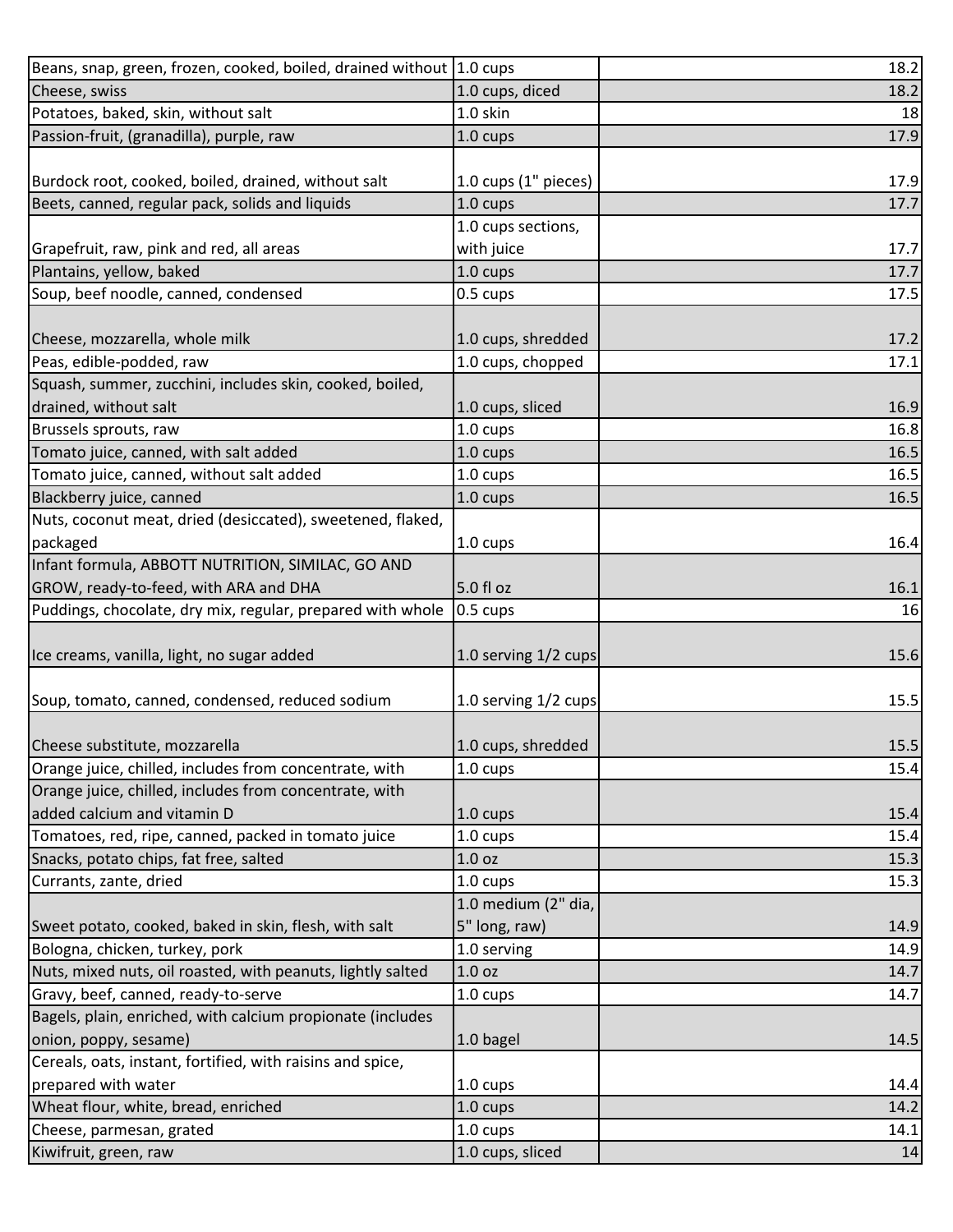| Pasta, dry, enriched                                                    | 1.0 cups spaghetti   | 13.7 |
|-------------------------------------------------------------------------|----------------------|------|
| Turnips, frozen, cooked, boiled, drained, without salt                  | 1.0 cups             | 13.6 |
| Litchis, raw                                                            | 1.0 cups             | 13.5 |
|                                                                         |                      |      |
| Boysenberries, frozen, unsweetened                                      | 1.0 cups, unthawed   | 13.5 |
|                                                                         |                      |      |
| Biscuits, plain or buttermilk, dry mix                                  | 1.0 cups, purchased  | 13.2 |
| Cake, cheesecake, commercially prepared                                 | 1.0 <sub>oz</sub>    | 13   |
| Wheat flour, white, all-purpose, unenriched                             | 1.0 cups             | 13   |
|                                                                         |                      |      |
| Blackberries, frozen, unsweetened                                       | 1.0 cups, unthawed   | 12.8 |
| Cereals ready-to-eat, POST, HONEY BUNCHES OF OATS with 1.0 cups (1 NLEA |                      |      |
| vanilla bunches                                                         | serving)             | 12.8 |
|                                                                         | 1.0 fruit (2-1/2"    |      |
| Persimmons, japanese, raw                                               | dia)                 | 12.8 |
| Grapefruit, sections, canned, juice pack, solids and liquids            | 1.0 cups             | 12.7 |
| Blueberries, frozen, sweetened                                          | 1.0 cups, thawed     | 12.7 |
| Mangos, raw                                                             | 1.0 cups pieces      | 12.5 |
|                                                                         |                      |      |
| Loganberries, frozen                                                    | 1.0 cups, unthawed   | 12.5 |
| Lemon juice, raw                                                        | 1.0 cups             | 12.4 |
| Grapefruit, sections, canned, water pack, solids and liquids            | 1.0 cups             | 12.4 |
| Soup, chicken with rice, canned, condensed                              | 0.5 cups             | 12.3 |
| Lime juice, raw                                                         | 1.0 cups             | 12.3 |
| Mung beans, mature seeds, sprouted, cooked, boiled,                     |                      |      |
| drained, without salt                                                   | 1.0 cups             | 12.3 |
| Apricots, dried, sulfured, stewed, without added sugar                  | 1.0 cups, halves     | 12.2 |
| Soup, cream of mushroom, canned, condensed                              | 0.5 cups             | 12.2 |
| Pomegranate juice, bottled                                              | 1.0 cups             | 12   |
| Celery, cooked, boiled, drained, without salt                           | 1.0 cups, diced      | 11.8 |
|                                                                         | 0.5 cups (1 NLEA     |      |
| Cereals, QUAKER, QUAKER MultiGrain Oatmeal, dry                         | serving)             | 11.8 |
| Egg substitute, powder                                                  | $0.35$ oz            | 11.6 |
| Cereals ready-to-eat, POST, Shredded Wheat, original                    | 1.0 cups (1 NLEA     |      |
| spoon-size                                                              | serving)             | 11.3 |
| Carrots, raw                                                            | 1.0 cups chopped     | 11.3 |
|                                                                         |                      |      |
|                                                                         | 1.0 wing, bone and   |      |
|                                                                         | skin removed (yield  |      |
|                                                                         | from 1 lb ready-to-  |      |
| Chicken, broilers or fryers, wing, meat only, raw                       | cook chicken)        | 11.2 |
| Jute, potherb, cooked, boiled, drained, without salt                    | $1.0 \text{ cups}$   | 11.1 |
| Snacks, potato chips, fat-free, made with olestra                       | 1.0 oz               | 11   |
| Croissants, cheese                                                      | 1.0 <sub>oz</sub>    | 11   |
| Snacks, potato chips, made from dried potatoes, fat-free,               |                      |      |
| made with olestra                                                       | 1.0 <sub>oz</sub>    | 11   |
| Croissants, butter                                                      | 1.0 <sub>oz</sub>    | 11   |
| Cereals ready-to-eat, POST, Shredded Wheat, original big                | 2.0 biscuits (1 NLEA |      |
| biscuit                                                                 | serving)             | 10.9 |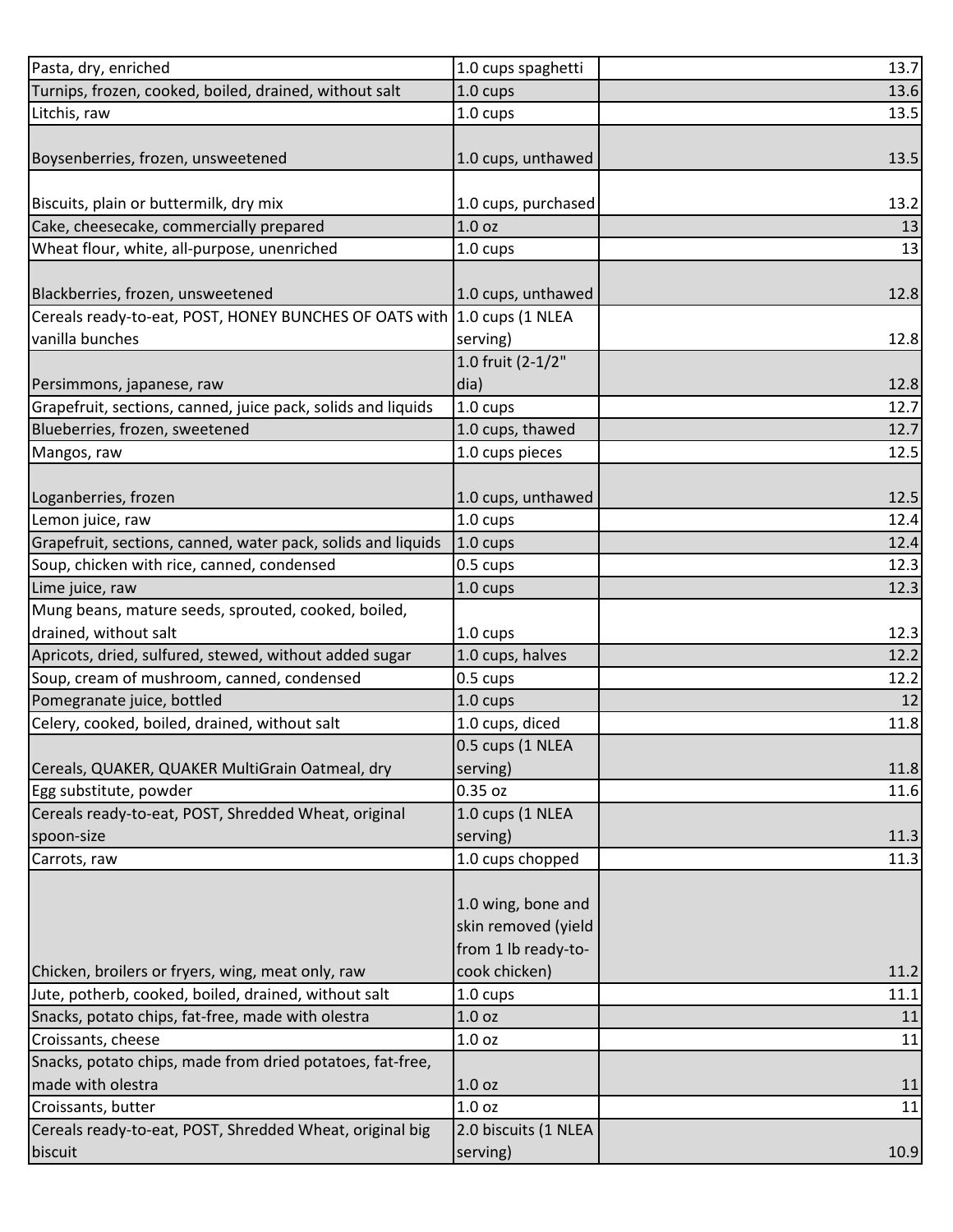|                                                                       | 0.33 package (10    |                |
|-----------------------------------------------------------------------|---------------------|----------------|
| Okra, frozen, unprepared                                              | oz)                 | 10.8           |
| Rice, white, long-grain, regular, raw, unenriched                     | 1.0 cups            | 10.7           |
|                                                                       | 6.0 cracker 1       |                |
| Crackers, cheese, sandwich-type with cheese filling                   | cracker = $6.5g$    | 10.7           |
| Cake, snack cakes, creme-filled, sponge                               | 1.0 <sub>oz</sub>   | 10.7           |
| Candies, NESTLE, 100 GRAND Bar                                        | 1.0 bar (1.5 oz)    | 10.6           |
| Soup, cream of chicken, canned, condensed, reduced                    | $0.5 \text{ cups}$  | 10.5           |
| Cranberry sauce, canned, sweetened                                    | 1.0 cups            | 10.5           |
| Cake, sponge, commercially prepared                                   | 1.0 <sub>oz</sub>   | 10.5           |
| Candies, MARS SNACKFOOD US, M & M's Milk Chocolate                    | 1.0 package (1.69   |                |
| Candies                                                               | oz)                 | 10.4           |
| Pork sausage, link/patty, fully cooked, unheated                      | 1.0 link            | 10.4           |
| Potatoes, boiled, cooked without skin, flesh, without salt            | 0.5 cups            | 10.3           |
| Potatoes, boiled, cooked without skin, flesh, with salt               | $0.5 \text{ cups}$  | 10.3           |
|                                                                       | 1.0 cups, halves or |                |
| Peaches, canned, light syrup pack, solids and liquids                 | slices              | 10.3           |
| Fat, beef tallow                                                      | 1.0 tbsp            | 10.2           |
| Okra, frozen, cooked, boiled, drained, without salt                   | 0.5 cups slices     | 10.2           |
| Cherries, sweet, canned, water pack, solids and liquids               | 1.0 cups, pitted    | 10.2           |
| Cream, whipped, cream topping, pressurized                            | 1.0 cups            | 10.1           |
| Carambola, (starfruit), raw                                           | 1.0 cups, cubes     | 10             |
| Milk, canned, evaporated, with added vitamin D and                    |                     |                |
| without added vitamin A                                               | $1.0 f$ l oz        | 10             |
|                                                                       | 1.0 cups, halves or |                |
| Peaches, canned, water pack, solids and liquids                       | slices              | 10             |
| Snacks, potato sticks                                                 | 1.0 <sub>oz</sub>   | 9.9            |
| Frozen novelties, No Sugar Added, FUDGSICLE pops                      | 1.0 serving         | 9.8            |
| Onions, raw                                                           | 1.0 cups, chopped   | 9.8            |
| Cress, garden, raw                                                    | $1.0 \text{ cups}$  | 9.8            |
| Grapes, canned, thompson seedless, water pack, solids and             | $1.0 \text{ cups}$  | 9.3            |
|                                                                       | 16.0 crackers 1     |                |
| Crackers, wheat, regular                                              | serving             | 9.2            |
| Onions, frozen, whole, cooked, boiled, drained, without salt 1.0 cups |                     | 9.2            |
| Carrots, canned, regular pack, drained solids                         | 1.0 cups, sliced    | 9.2            |
| Fruit cocktail, (peach and pineapple and pear and grape and           |                     |                |
| cherry), canned, heavy syrup, solids and liquids                      | 1.0 cups            | 9.2            |
| Potatoes, flesh and skin, raw                                         | 0.5 cups, diced     | 9.1            |
|                                                                       | 1.0 serving 2.1 oz  |                |
| Candies, NESTLE, BUTTERFINGER Bar                                     | bar                 | $\overline{9}$ |
| Papayas, raw                                                          | 1.0 cups 1" pieces  | 8.8            |
|                                                                       | 1.0 serving 4 oz    |                |
| Puddings, rice, ready-to-eat                                          | pudding cups        | 8.8            |
|                                                                       | 1.0 pita, large (6- |                |
| Bread, pita, white, enriched                                          | $1/2$ " dia)        | 8.8            |
| Bread, whole-wheat, commercially prepared                             | 1.0 slice           | 8.7            |
| Cherries, sour, red, frozen, unsweetened (Includes foods for          |                     |                |
| USDA's Food Distribution Program)                                     | 1.0 cups, unthawed  | 8.7            |
| Pears, canned, light syrup pack, solids and liquids                   | 1.0 cups, halves    | 8.5            |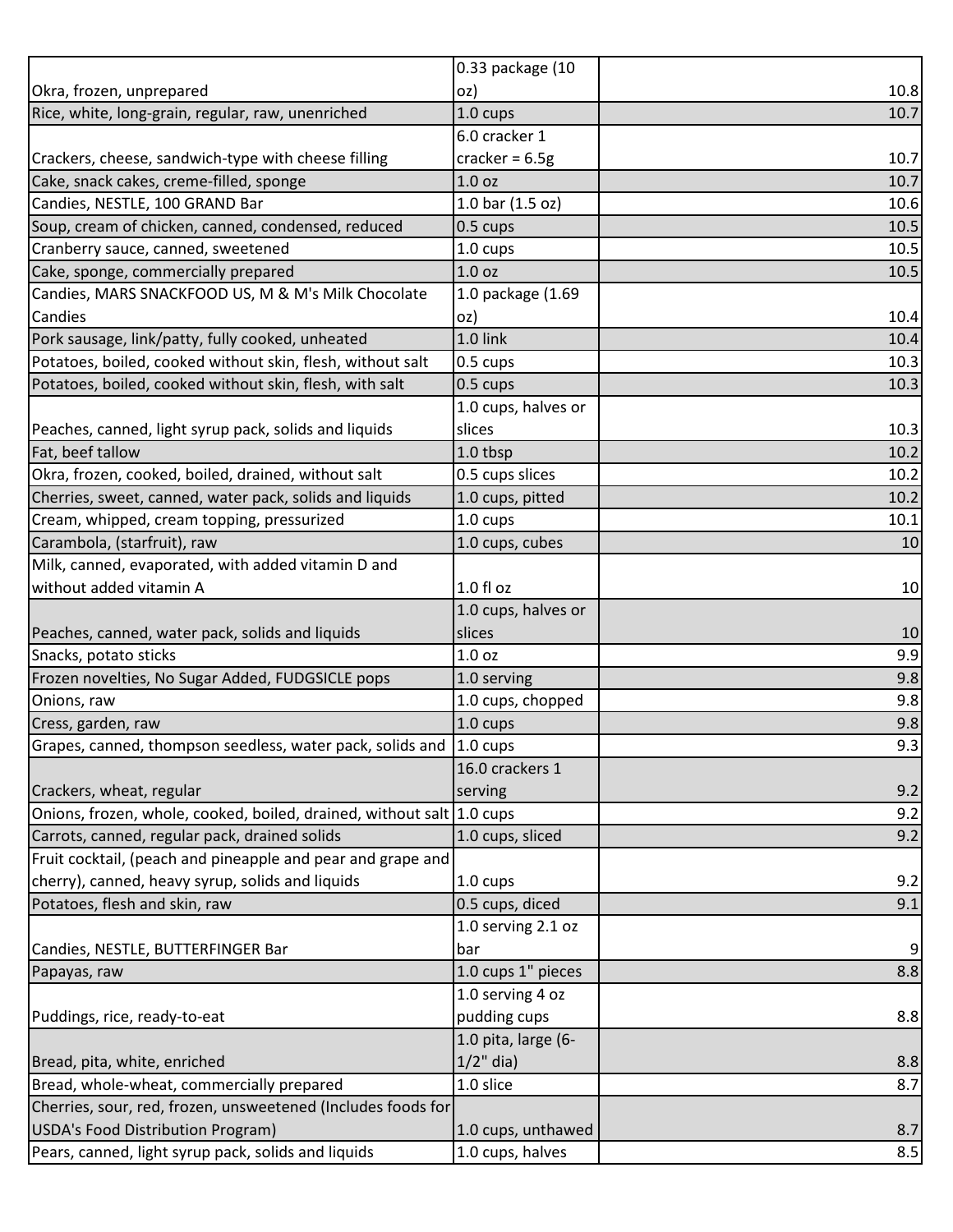| Currants, red and white, raw                                | 1.0 cups             | 8.5            |
|-------------------------------------------------------------|----------------------|----------------|
| Dessert topping, powdered, 1.5 ounce prepared with 1/2      | $1.0 \text{ cups}$   | 8.5            |
|                                                             | 1.0 cups, with pits, |                |
| Cherries, sweet, raw                                        | vields               | 8.4            |
| Candies, 5TH AVENUE Candy Bar                               | $1.0bar$ 2 oz        | 8.3            |
| Nuts, almond butter, plain, with salt added                 | 1.0 tbsp             | 8.3            |
| Soup, cream of shrimp, canned, prepared with equal          | 1.0 cups             | 8.3            |
| Candies, NESTLE, BUTTERFINGER Crisp                         | 1.0 piece            | 8.3            |
| Figs, canned, water pack, solids and liquids                | 1.0 cups             | 8.2            |
| Beets, raw                                                  | $1.0 \text{ cups}$   | 8.2            |
| Onions, sweet, raw                                          | 1.0 NLEA serving     | 8.1            |
| Pie, banana cream, prepared from recipe                     | 1.0 <sub>oz</sub>    | 8.1            |
| Applesauce, canned, sweetened, without salt                 | 1.0 cups             | 8.1            |
| Cake, coffeecake, cinnamon with crumb topping, dry mix,     | 1.0 <sub>oz</sub>    | 8.1            |
| Cake, cherry fudge with chocolate frosting                  | 1.0 <sub>oz</sub>    | 8.1            |
| Milk, canned, evaporated, nonfat, with added vitamin A      |                      |                |
| and vitamin D                                               | $1.0 f$ l oz         | $\bf 8$        |
| Pancakes, plain, frozen, ready-to-heat, microwave (includes |                      |                |
| buttermilk)                                                 | 1.0 <sub>oz</sub>    | 8 <sup>°</sup> |
| Puddings, chocolate, ready-to-eat, fat free                 | 1.0 serving 4 oz     | 7.9            |
| Candies, chocolate, dark, NFS (45-59% cacao solids 90%; 60- |                      |                |
| 69% cacao solids 5%; 70-85% cacao solids 5%)                | 1.0 <sub>oz</sub>    | 7.8            |
| Pancakes, buckwheat, dry mix, incomplete                    | 1.0 <sub>oz</sub>    | 7.8            |
| Infant formula, ABBOTT NUTRITION, SIMILAC, For Spit Up,     |                      |                |
| powder, with ARA and DHA                                    | $1.0$ scoop          | 7.8            |
| Carrots, canned, no salt added, solids and liquids          | 0.5 cups slices      | 7.7            |
|                                                             | 0.75 cups (1 NLEA    |                |
| Cereals ready-to-eat, QUAKER, QUAKER OAT LIFE, plain        | serving)             | 7.7            |
| Radishes, raw                                               | 1.0 cups slices      | 7.5            |
| Broccoli raab, raw                                          | 1.0 cups chopped     | 7.3            |
|                                                             | 1.0 serving 2.13 oz  |                |
| Candies, MARS SNACKFOOD US, 3 MUSKETEERS Bar                | bar                  | 7.3            |
| Cheese, American, nonfat or fat free                        | 1.0 serving          | 7.3            |
|                                                             | 1.0 container        |                |
| Puddings, tapioca, ready-to-eat, fat free                   | refrigerated 4 oz    | 7.3            |
| Pears, raw                                                  | 1.0 cups, slices     | 7.1            |
| Bread, stuffing, cornbread, dry mix, prepared               | 1.0 <sub>oz</sub>    | 6.9            |
| Cookies, chocolate sandwich, with creme filling, regular    | 3.0 cookie           | 6.9            |
|                                                             | 1.0 cups spiral      |                |
| Macaroni, vegetable, enriched, cooked                       | shaped               | 6.7            |
| Cereals, corn grits, white, regular and quick, enriched,    |                      |                |
| cooked with water, without salt                             | 1.0 cups             | 6.7            |
| Cereals, corn grits, white, regular and quick, enriched,    |                      |                |
| cooked with water, with salt                                | $1.0 \text{ cups}$   | 6.7            |
|                                                             |                      |                |
| Chocolate-flavored hazelnut spread                          | 1.0 serving 2 TBSP   | 6.5            |
| Nuts, coconut meat, dried (desiccated), not sweetened       | 1.0 <sub>oz</sub>    | 6.3            |
| Danish pastry, cinnamon, enriched                           | 1.0 <sub>oz</sub>    | 6.2            |
| Apricots, canned, heavy syrup, drained                      | 1.0 cups, halves     | 6.1            |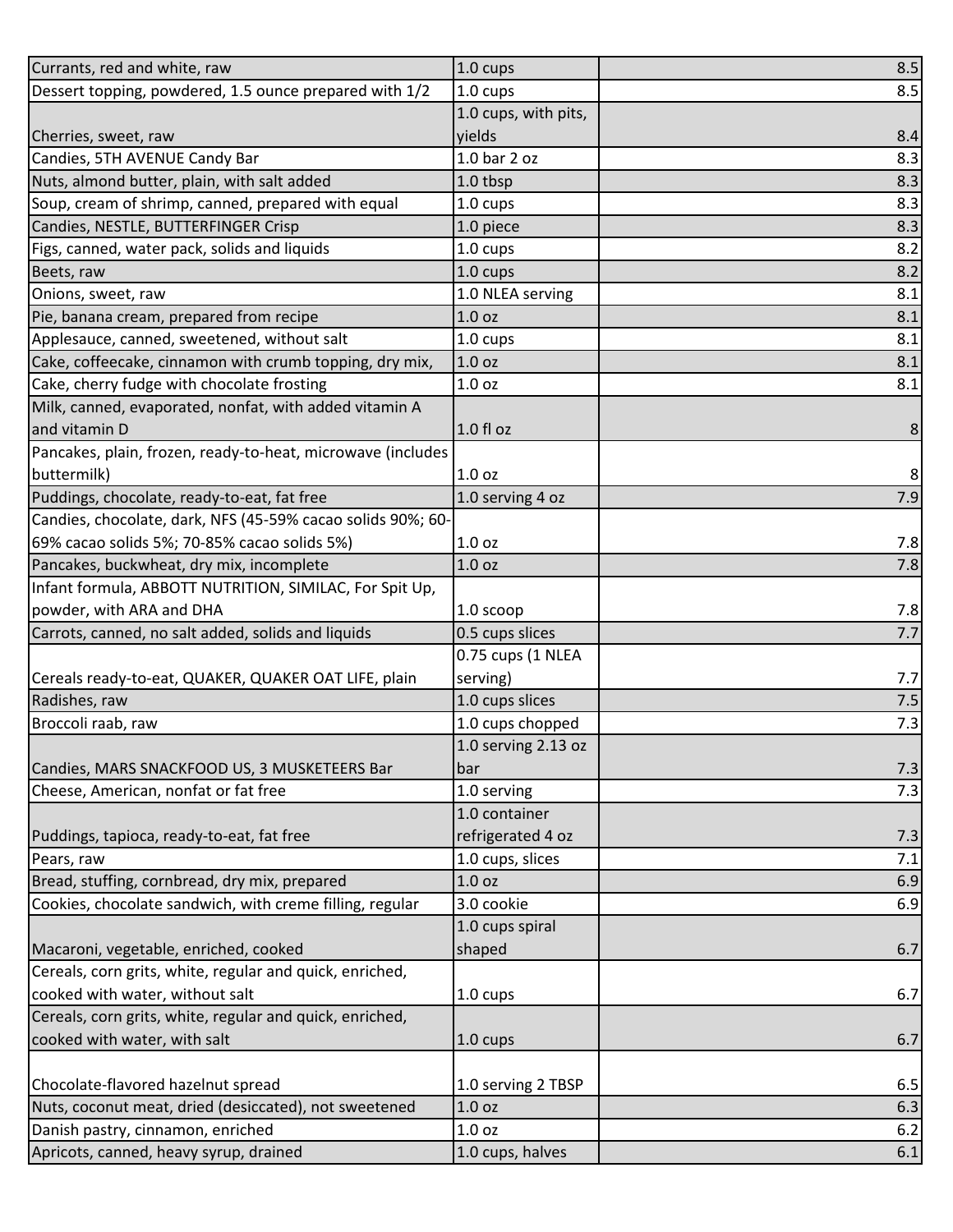| Snacks, corn-based, extruded, onion-flavor                  | 1.0 <sub>oz</sub>    | $\boldsymbol{6}$ |
|-------------------------------------------------------------|----------------------|------------------|
| Spinach, raw                                                | $1.0 \text{ cups}$   | 5.8              |
| Snacks, tortilla chips, low fat, made with olestra, nacho   | 1.0 <sub>oz</sub>    | 5.8              |
|                                                             |                      |                  |
| Cabbage, chinese (pe-tsai), raw                             | 1.0 cups, shredded   | 5.8              |
| Danish pastry, cheese                                       | 1.0 <sub>oz</sub>    | 5.7              |
| Infant formula, MEAD JOHNSON, ENFAMIL, Premature, with      |                      |                  |
| iron, 24 calories, ready-to-feed                            | $1.0 f$ l oz         | 5.7              |
| Biscuits, plain or buttermilk, frozen, baked                | 1.0 <sub>oz</sub>    | 5.7              |
| Cream, fluid, half and half                                 | $1.0 f$ l oz         | 5.6              |
| Cereals, corn grits, yellow, regular and quick, enriched,   |                      |                  |
| cooked with water, without salt                             | 1.0 cups             | 5.6              |
| Cracker, meal                                               | 1.0 <sub>oz</sub>    | 5.6              |
| Purslane, raw                                               | $1.0 \text{ cups}$   | 5.5              |
| Cheese, pasteurized process, American, fortified with       | 1.0 <sub>oz</sub>    | 5.4              |
| Bread, wheat                                                | 1.0 slice            | 5.4              |
| Cookies, peanut butter sandwich, regular                    | 1.0 <sub>oz</sub>    | 5.3              |
| Bread, protein (includes gluten)                            | 1.0 <sub>oz</sub>    | 5.3              |
| Bread, oat bran                                             | 1.0 <sub>oz</sub>    | 5.3              |
| Bread, reduced-calorie, wheat                               | 1.0 <sub>oz</sub>    | 5.3              |
|                                                             | 0.33 package (10     |                  |
| Onions, frozen, whole, unprepared                           | oz)                  | 5.2              |
| Cream, fluid, light (coffee cream or table cream)           | $1.0 f$ l oz         | 5.2              |
| Snacks, tortilla chips, ranch-flavor                        | 1.0 <sub>oz</sub>    | 5.2              |
| Grapes, american type (slip skin), raw                      | $1.0 \text{ cups}$   | 5.2              |
| Snacks, oriental mix, rice-based                            | 1.0 <sub>oz</sub>    | 5.1              |
| Bread, french or vienna, toasted (includes sourdough)       | 1.0 <sub>oz</sub>    | 5                |
| Soup, onion, canned, condensed                              | $0.5$ cups (4 fl oz) | 4.9              |
|                                                             | 1.0 cups (1 NLEA     |                  |
| Cereals ready-to-eat, QUAKER, QUAKER Puffed Wheat           | serving)             | 4.9              |
| Milk shakes, thick chocolate                                | 1.0 fl oz            | 4.8              |
| Infant Formula, GERBER GOOD START 2, GENTLE PLUS,           | $1.0 f$ l oz         | 4.8              |
| Carrots, frozen, unprepared (Includes foods for USDA's      |                      |                  |
| Food Distribution Program)                                  | 0.5 cups slices      | 4.8              |
| Beverages, almond milk, chocolate, ready-to-drink           | 8.0 fl oz            | 4.8              |
| Infant formula, GERBER, GOOD START 2, PROTECT PLUS,         |                      |                  |
| ready-to-feed                                               | $1.0 f$ l oz         | 4.8              |
| Infant formula, GERBER, GOOD START 2 Soy, with iron,        | $1.0 f$ l oz         | 4.8              |
| Salad dressing, mayonnaise, regular                         | 1.0 tbsp             | 4.7              |
| Toaster pastries, fruit, toasted (include apple, blueberry, |                      |                  |
| cherry, strawberry)                                         | 1.0 pastry           | 4.7              |
| Apricots, canned, heavy syrup pack, with skin, solids and   | 1.0 cups, halves     | 4.6              |
| Soup, chicken broth or bouillon, dry                        | 1.0 cube             | 4.6              |
| Bread, white, commercially prepared, toasted                | 1.0 <sub>oz</sub>    | 4.5              |
| Bread, oatmeal, toasted                                     | 1.0 <sub>oz</sub>    | 4.5              |
| Cheese, camembert                                           | 1.0 <sub>oz</sub>    | 4.4              |
| Cheese, blue                                                | 1.0 <sub>oz</sub>    | 4.4              |
| Endive, raw                                                 | 0.5 cups, chopped    | 4.2              |
| Candies, fudge, chocolate, with nuts, prepared-from-recipe  | 1.0 <sub>oz</sub>    | 4.1              |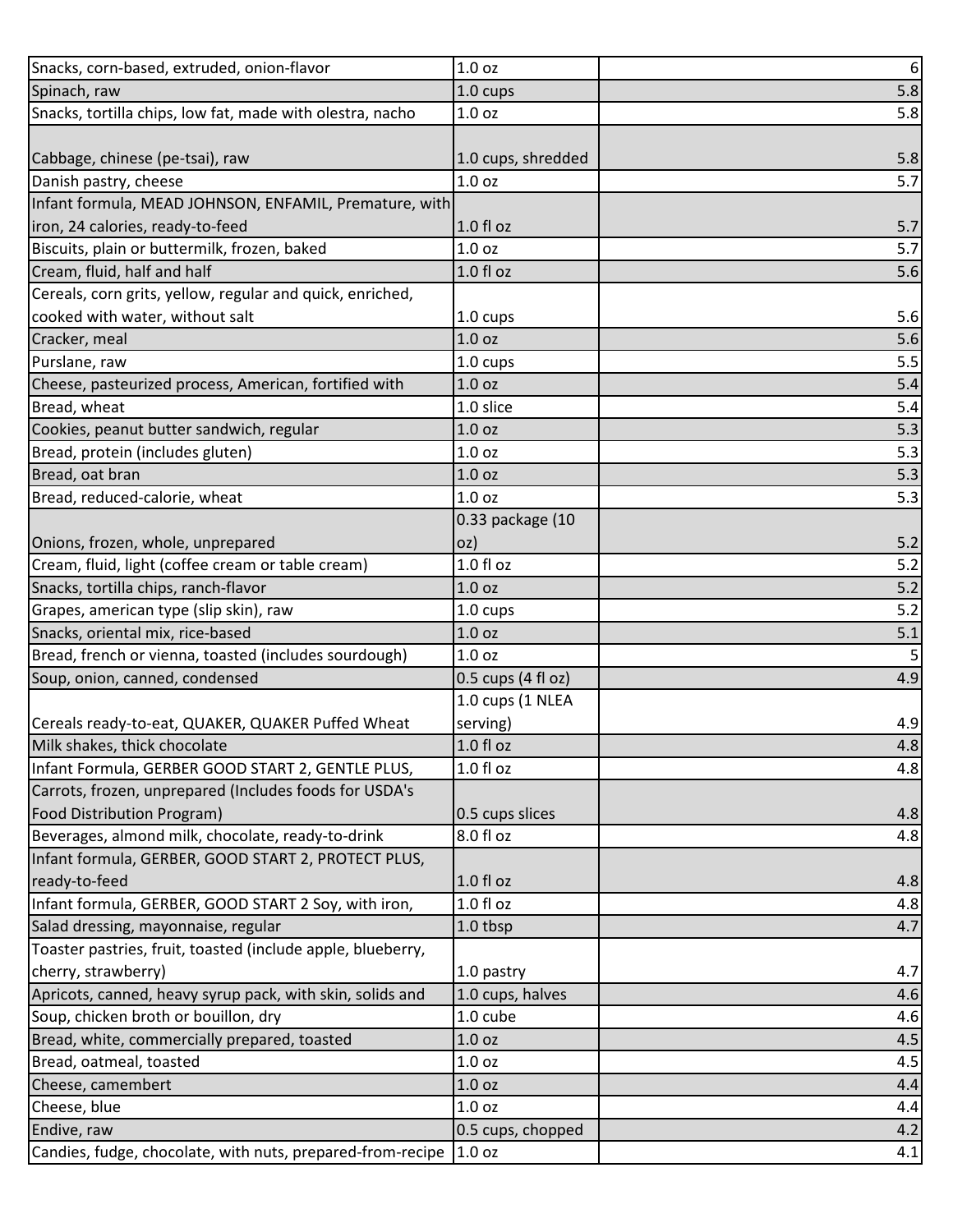| Bread, rye                                                   | 1.0 oz              | 4.1            |
|--------------------------------------------------------------|---------------------|----------------|
| Bread, stuffing, dry mix                                     | 1.0 <sub>oz</sub>   | 4.1            |
| Cookies, fig bars                                            | 1.0 <sub>oz</sub>   | 4.1            |
| Bread, reduced-calorie, white                                | 1.0 <sub>oz</sub>   | 4.1            |
| Bread, cheese                                                | 1.0 slice           | 4.1            |
| Cookies, chocolate wafers                                    | 1.0 <sub>oz</sub>   | 4.1            |
|                                                              | 0.75 cups (1 NLEA   |                |
| Cereals ready-to-eat, BARBARA'S PUFFINS, original            | serving)            | $\overline{a}$ |
|                                                              | 1.0 mini bagel (2-  |                |
| Bagels, oat bran                                             | $1/2$ " dia)        | 4              |
| Crackers, standard snack-type, sandwich, with cheese filling | 0.5 oz              | 3.9            |
| Cheese, cream                                                | 1.0 tbsp            | 3.9            |
| Muffins, English, mixed-grain (includes granola)             | 1.0 <sub>oz</sub>   | 3.9            |
| Bagels, plain, enriched, with calcium propionate (includes   | 1.0 mini bagel (2-  |                |
| onion, poppy, sesame), toasted                               | $1/2$ " dia)        | 3.8            |
| Apples, raw, without skin                                    | 1.0 cups slices     | 3.7            |
|                                                              |                     |                |
| Garlic bread, frozen                                         | 1.0 slice presliced | 3.7            |
| Popcorn, sugar syrup/caramel, fat-free                       | 1.0 <sub>oz</sub>   | 3.6            |
| Crackers, standard snack-type, sandwich, with peanut         | $0.5$ oz            | 3.5            |
| Turnip greens and turnips, frozen, cooked, boiled, drained,  | 1.0 cups            | 3.4            |
| Cookies, oatmeal, commercially prepared, special dietary     | 1.0 <sub>oz</sub>   | 3.4            |
| Cookies, oatmeal, commercially prepared, regular             | 1.0 <sub>oz</sub>   | 3.4            |
| Tortillas, ready-to-bake or -fry, flour, shelf stable        | 1.0 tortilla        | 3.3            |
| Rice, white, long-grain, regular, cooked, unenriched, with   | 1.0 cups            | 3.3            |
|                                                              | 1.0 oz crunchy      |                |
| Snacks, corn-based, extruded, puffs or twists, cheese-flavor | (about 21 pieces)   | 3.3            |
| Tamarind nectar, canned                                      | 1.0 cups            | 3.3            |
| Snacks, potato chips, barbecue-flavor                        | 1.0 <sub>oz</sub>   | 3.3            |
| Infant formula, ABBOTT NUTRITION, SIMILAC, For Spit Up,      |                     |                |
| ready-to-feed, with ARA and DHA                              | 1.0 fl oz           | 3.2            |
| Gravy, brown instant, dry                                    | 1.0 serving         | 3.2            |
| Cookies, sugar, commercially prepared, regular (includes     | 1.0 <sub>oz</sub>   | 3.1            |
|                                                              | 1.0 large (2-1/2"   |                |
| Figs, raw                                                    | dia)                | 3              |
| Cream, sour, reduced fat, cultured                           | 1.0 tbsp            | 2.9            |
| Cookies, peanut butter, commercially prepared, regular       | 1.0 <sub>oz</sub>   | 2.8            |
| Rice noodles, cooked                                         | $1.0 \text{ cups}$  | 2.8            |
| Cookies, chocolate sandwich, with creme filling, special     | 1.0 <sub>oz</sub>   | 2.8            |
| Snacks, fruit leather, rolls                                 | 1.0 large           | 2.8            |
|                                                              | 1.0 cups (1 NLEA    |                |
| Cereals ready-to-eat, POST, Honeycomb Cereal                 | serving)            | 2.8            |
| Frostings, coconut-nut, ready-to-eat                         | 0.08 package        | 2.7            |
| Onions, dehydrated flakes                                    | 1.0 tbsp            | 2.7            |
| Puddings, chocolate, ready-to-eat                            | 1.0 <sub>oz</sub>   | 2.7            |
| Cereals, CREAM OF WHEAT, instant, dry                        | 1.0 tbsp            | 2.7            |
|                                                              | 0.25 cups (1 NLEA   |                |
| Cereals, CREAM OF RICE, dry                                  | serving)            | 2.7            |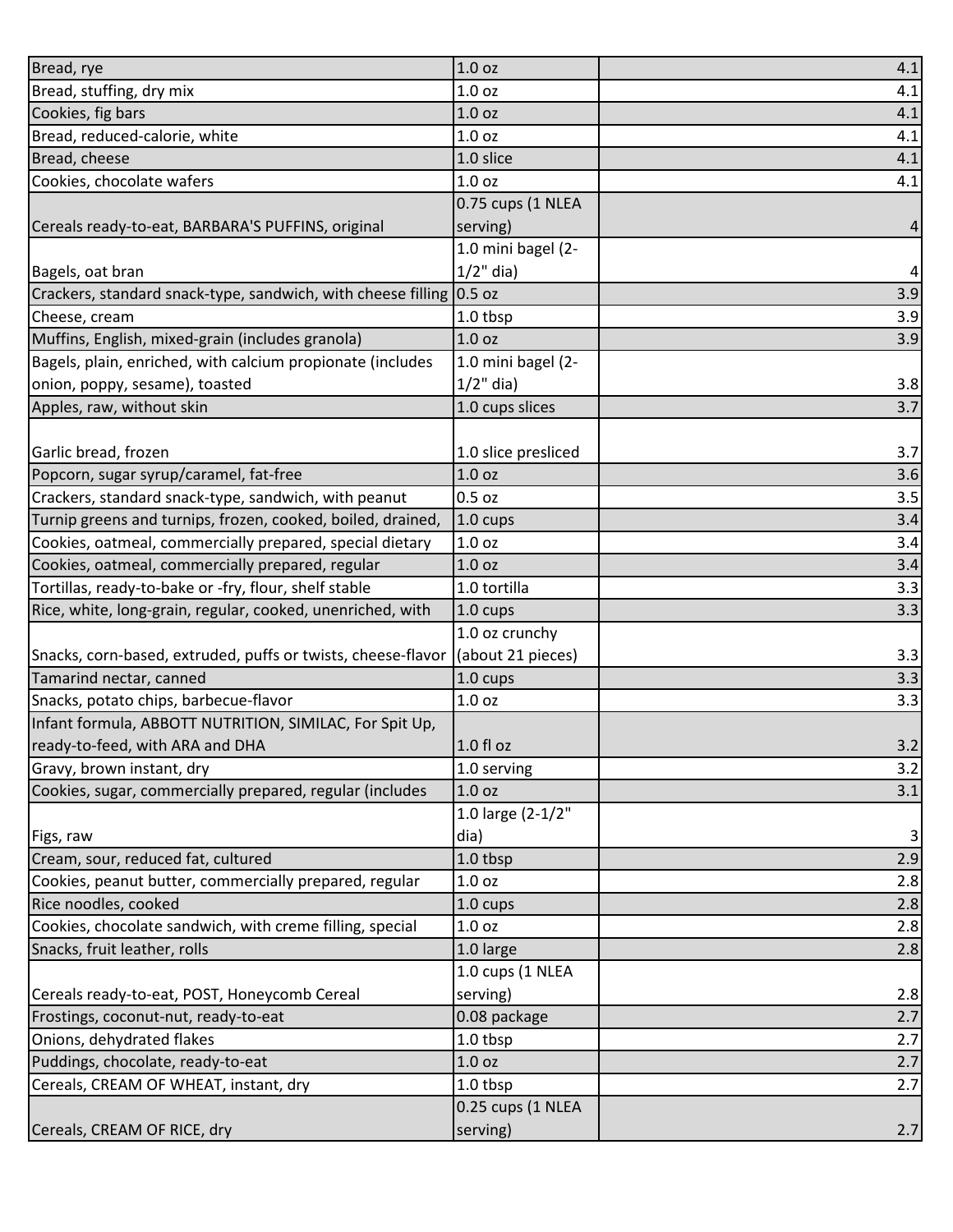|                                                                       | 0.75 cups (1 NLEA    |                |
|-----------------------------------------------------------------------|----------------------|----------------|
| Cereals ready-to-eat, QUAKER, QUAKER CRUNCHY BRAN                     | serving)             | 2.6            |
| Spices, mustard seed, ground                                          | $1.0$ tsp            | 2.5            |
| Infant formula, ABBOTT NUTRITION, SIMILAC, Expert Care,               |                      |                |
| Diarrhea, ready- to- feed with ARA and DHA                            | $1.0 f$ l oz         | 2.4            |
| Salad dressing, thousand island dressing, reduced fat                 | 1.0 tablespoon       | 2.4            |
| Beverages, almond milk, sweetened, vanilla flavor, ready-to-8.0 fl oz |                      | 2.4            |
| Cookies, molasses                                                     | 1.0 <sub>oz</sub>    | 2.4            |
| Cream, sour, cultured                                                 | 1.0 tbsp             | 2.3            |
| Bread, white wheat                                                    | 1.0 slice            | 2.3            |
| Candies, MOUNDS Candy Bar                                             | 1.0 bar snack size   | 2.2            |
| Salad dressing, mayonnaise, imitation, soybean                        | 1.0 tbsp             | 2.2            |
| Salad dressing, mayonnaise type, regular, with salt                   | 1.0 tbsp             | 2.1            |
| Croutons, seasoned                                                    | $0.5$ oz             | 2.1            |
| Pie, blueberry, commercially prepared                                 | 1.0 <sub>oz</sub>    | $\overline{2}$ |
| Pie, cherry, commercially prepared                                    | 1.0 <sub>oz</sub>    | $\overline{2}$ |
| Pie, fried pies, fruit                                                | 1.0 <sub>oz</sub>    | $\overline{2}$ |
| Chicken, broilers or fryers, separable fat, raw                       | 1.0 tbsp             | $\overline{2}$ |
| Beverages, coffee, instant, decaffeinated, powder                     | 1.0 tsp rounded      | 1.8            |
| Sour dressing, non-butterfat, cultured, filled cream-type             | 1.0 tbsp             | 1.8            |
| Cereals ready-to-eat, NATURE'S PATH, Organic FLAX PLUS                | 0.75 cups (1 NLEA    |                |
| flakes                                                                | serving)             | 1.7            |
| Cookies, chocolate chip, commercially prepared, regular,              | 1.0 serving 3        |                |
| lower fat                                                             | cookies              | 1.7            |
| Focaccia, Italian flatbread, plain                                    | 1.0 piece            | 1.7            |
| Crackers, standard snack-type, regular                                | 5.0 crackers         | $1.5\,$        |
| Spices, turmeric, ground                                              | 1.0 <sub>tp</sub>    | 1.5            |
| Salad dressing, KRAFT Mayo Fat Free Mayonnaise Dressing               | 1.0 tbsp             | 1.4            |
| Cookies, chocolate chip, commercially prepared, regular,              |                      |                |
| higher fat, enriched                                                  | 1.0 cookie           | 1.4            |
| Spices, curry powder                                                  | $1.0$ tsp            | 1.3            |
| Alcoholic beverage, wine, table, white                                | $1.0 f$ l oz         | 1.3            |
| Nuts, coconut cream, canned, sweetened                                | 1.0 tbsp             | 1.3            |
| Crackers, cheese, regular                                             | $0.5$ oz             | 1.2            |
| Candies, caramels, chocolate-flavor roll                              | 1.0 piece            | 1.2            |
| Cookies, vanilla sandwich with creme filling                          | 1.0 <sub>oz</sub>    | 1.2            |
| Crackers, saltines, whole wheat (includes multi-grain)                | 1.0 serving          | 1.1            |
|                                                                       | 0.75 cups (1 NLEA    |                |
| Cereals ready-to-eat, POST, COCOA PEBBLES                             | serving)             | 1.1            |
|                                                                       | 1.0 pat (1" sq, 1/3" |                |
| Butter, salted                                                        | high)                | 0.9            |
| Cookies, chocolate sandwich, with extra creme filling                 | 1.0 <sub>oz</sub>    | 0.9            |
| Cookies, brownies, dry mix, sugar free                                | 1.0 <sub>oz</sub>    | 0.9            |
| Margarine-like, margarine-butter blend, soybean oil and               | 1.0 tbsp             | 0.9            |
| Olives, ripe, canned (small-extra large)                              | 1.0 tbsp             | 0.9            |
| Beverages, tea, instant, unsweetened, powder                          | 1.0 serving 1 tsp    | 0.8            |
| Turnip greens, frozen, cooked, boiled, drained, without salt          | $1.0 \text{ cups}$   | 0.8            |
| Parmesan cheese topping, fat free                                     | 1.0 tablespoon       | 0.8            |
| Spices, ginger, ground                                                | $1.0$ tsp            | 0.7            |